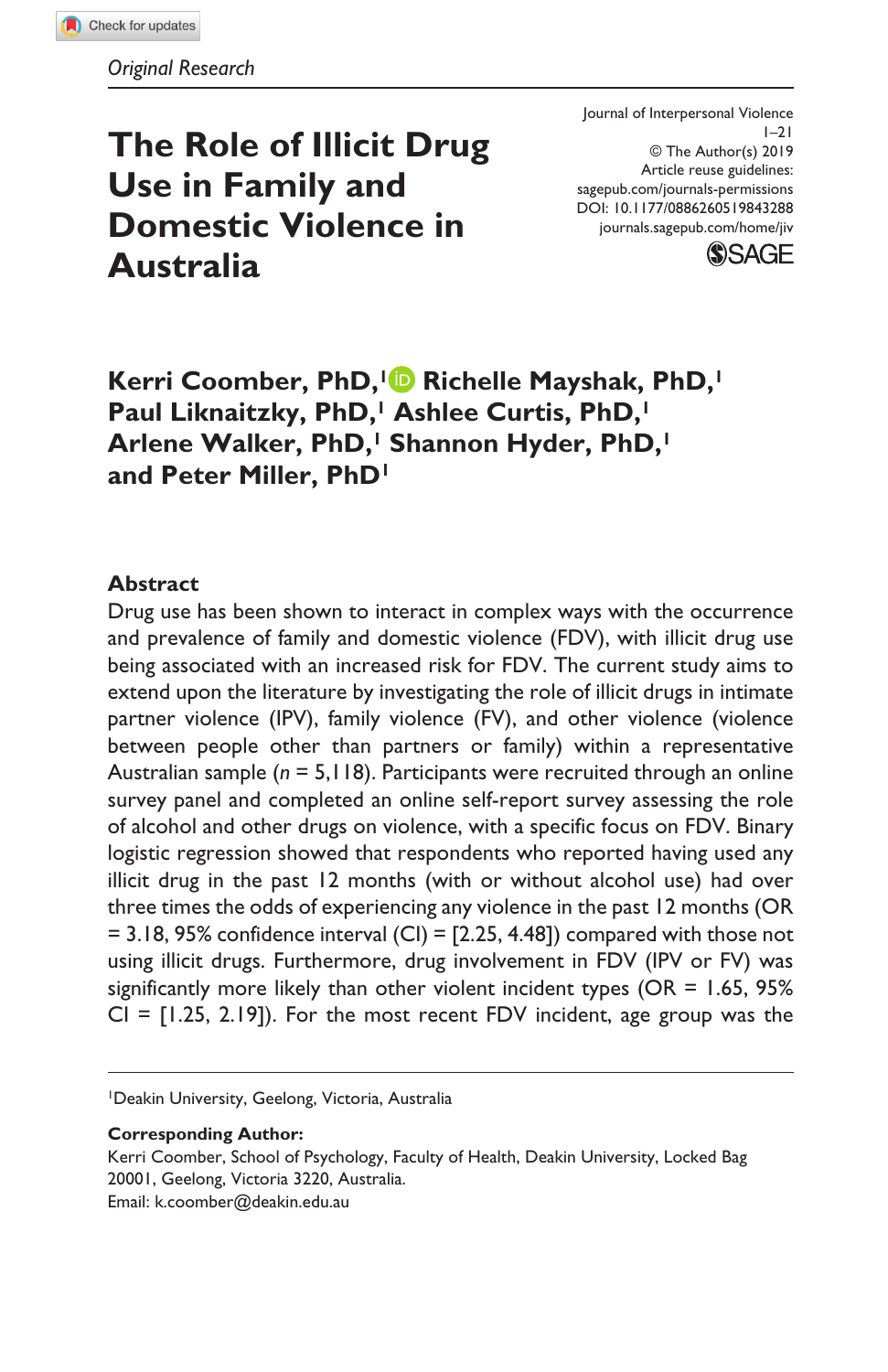only significant demographic predictor of drug involvement at this incident; younger age groups were over twice as likely to report drug involvement than those over 65 years of age. Drug involvement at the most recent FDV incident was also associated with over twice the odds of injury ( $OR = 2.38$ , 95% CI = [1.67, 3.38]) and significantly greater negative life impact. The findings that drug use increases both the risk for and impact of FDV indicate the need for policy that advocates for interventions addressing both drug use and violence in combination.

#### **Keywords**

intimate partner violence, family violence, other violence, drug use, demographics, injury

Family and domestic violence (FDV) is a major public health and social problem, affecting approximately one in three women globally (World Health Organization, 2013). In Australia, one in six women and one in 16 men have experienced intimate partner violence (IPV; a subset of FDV) since the age of 15 years (Australian Bureau of Statistics, 2017). FDV has been shown to cause substantial physical and psychological harm, including physical injury, posttraumatic stress disorder, suicide, anxiety and depression, substance misuse, and homelessness (Australian Institute of Health and Welfare, 2018; Ayre, Gourley, On, Webster, & Moon, 2016; Evans, Davies, & DiLillo, 2008; World Health Organization, 2013).

The current study distinguishes between two forms of FDV: IPV, which includes intimate partner relationships that are formal and informal, cohabiting, and noncohabiting, and family violence (FV), which includes all other family relationships. FDV can include physical, sexual, psychological, emotional, verbal, social, economic, and spiritual abuse; can range from mild threats to severe abusive acts; and can occur as an isolated individual incident or over an extended period of time (Mitchell, 2011). We also report on other forms of violence ("Other Violence"; OV), that is, violence between individuals other than intimate partners or family members (e.g., friends, acquaintances, coworkers).

The risk factors for FDV are multiple and complex and can include exposure to FV, childhood sexual abuse, or neglect (Phillips & Vandenbroek, 2014). In addition, rates of FDV are higher for women, indigenous people, young adults, disabled people, and individuals associated directly or indirectly with problematic alcohol and other substance use (Phillips & Vandenbroek, 2014). Alcohol and other drug use is associated with higher rates of FDV,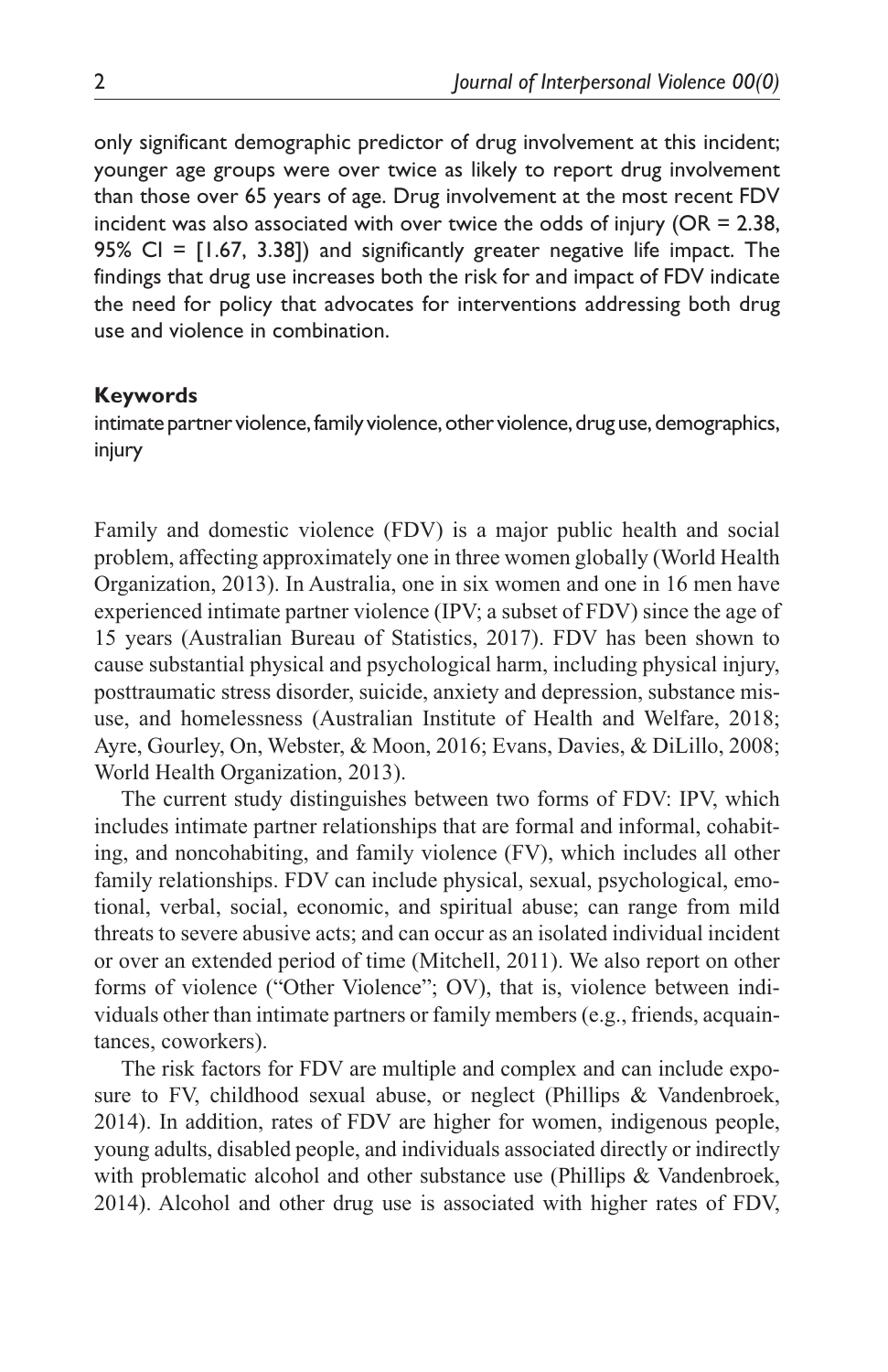increased severity of FDV, and increased likelihood of FDV associated with sexual assault (Boles & Miotto, 2003; Mouzos & Makkai, 2004; Wall & Quadara, 2014). About half of all police-reported FDV incidents in Australia were associated with alcohol (Laslett et al., 2015), and physical assault has been found to increase tenfold when any alcohol has been consumed (Stuart et al., 2013). Furthermore, approximately half of IPV homicides in Australia are alcohol related (Chan & Payne, 2013; Dearden & Payne, 2009). However, international research is mixed with some indications of no relationship between participant report of illicit drug use in the past 30 days and experiences of IPV (Gilchrist, Radcliffe, Noto, & d'Oliveira, 2017), but being in treatment for drug use does have an association with past perpetration of IPV among men (Gilchrist et al., 2015; Radcliffe & Gilchrist, 2016).

Although it has been established that alcohol use directly increases the likelihood for IPV (e.g., Leonard, 2005), less is known about the role of other drug use among perpetrators and victims of FDV (Choenni, Hammink, & van de Mheen, 2017). Both licit and illicit drug use appears to interact in a variety of ways with the occurrence of FDV, possibly acting as a risk factor (Stark & Flitcraft, 1996), a coping mechanism (Campbell, 2002), or a result of other factors that also increase the occurrence of FDV. Indeed, illicit drug use has been associated with both the perpetration and victimization of FDV and IPV (Bonomi et al., 2006; Cafferky, Mendez, Anderson, & Stith, 2018; Ellsberg, Jansen, Heise, Watts, & Garcia-Moreno, 2008; Fischbach & Herbert, 1997; Jaspard et al., 2003; Romito, Turan, & De Marchi, 2005; Smith, Homish, Leonard, & Cornelius, 2012), with indications that illicit drug use is a stronger predictor of IPV than alcohol use (Stuart et al., 2008). There may be a bidirectional link between FDV and substance misuse, with drug use both preceding and following violence (e.g., El-Bassel, Gilbert, Wu, Go, & Hill, 2005; Kilpatrick, Acierno, Resnick, Saunders, & Best, 1997; Testa, Livingston, & Leonard, 2003). In their metaethnography, Gilchrist et al. (2019) noted that both survivors and perpetrators of IPV understood IPV perpetration as a change or disinhibition when under the influence of alcohol or stimulant drugs and that there was an increased risk of perpetration when the dependent perpetrator was experiencing withdrawal or craving. Perpetrators who used substances, however, were more likely to blame their behavior on the partner or on the intoxication.

The current study aims to extend upon the literature examining drug use and experiences of FDV by investigating the role of illicit drugs in IPV, FV, and OV within an Australian sample. Understanding of the role of drug use in FDV would aid in the development of policy and health interventions at both the individual and societal level (Graham, Wilson, & Taft, 2017). As part of the larger Alcohol/Drug-Involved Family Violence in Australia (ADIVA)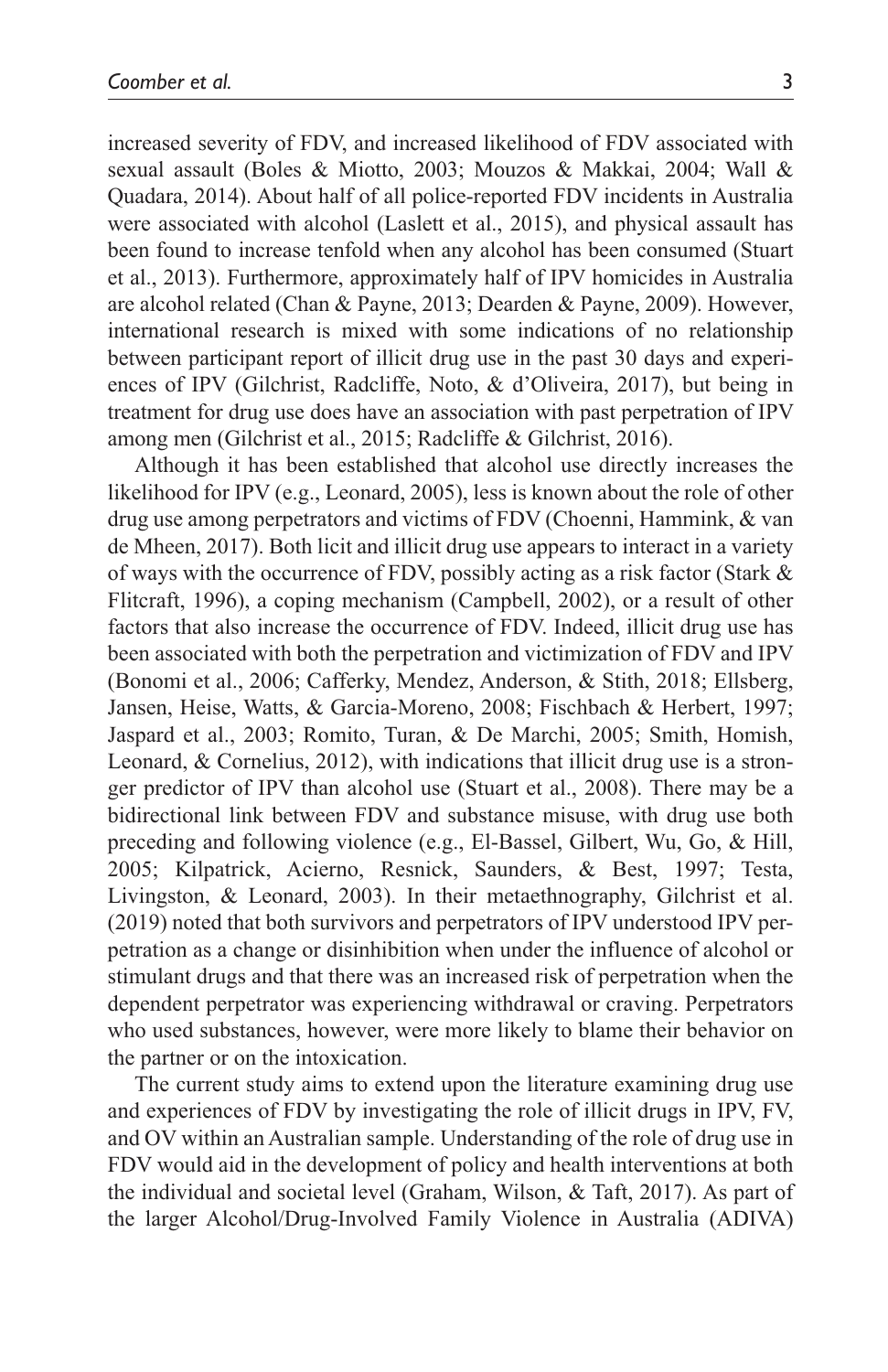project (Miller et al., 2016), this study sought to investigate (a) the association between illicit drug use over a 12-month period and rates of violence over the same period, while controlling for demographic factors; (b) how drug involvement varies between IPV, FV, and OV; (c) the demographic factors associated with FDV incidents involving illicit drug use; and (d) whether drug involvement in FDV is associated with differential rates of injury and impact on life.

# **Method**

### *Participants*

Email invitations to participate were sent to a random sample of 48,200 members of the online panel, with 5,155 completing the survey. After removing a small number of invalid surveys ( $n = 37$ ), the final sample comprised 5,118 respondents, representing a response rate of 10.7%. This response rate is typical of that achieved through the use of online panel recruitment methods (Hays, Liu, & Kapteyn, 2015).

# *Procedure*

Following ethics approval, an online self-report survey was used to assess the role of alcohol and other drugs on violence, with a specific focus on FDV. An online survey panel was used to recruit participants in January and February 2015. This panel is sourced from an accredited social, market, and opinion research recruitment service, ensuring quality-assured data management, recruitment, and confidentiality processes. To capture a range of demographics, the online panel company use multiple, mostly offline (e.g., print and radio advertising), recruitment sources and has primarily an invitation-only policy. The use of multiple strategies maximizes demographic representativeness and minimizes self-selection bias. The online panel is regularly checked against Australian population estimates to ensure it is comparable on age and geographic location.

A stratified random sampling design of this panel was then used to obtain a proportionally representative sample of the Australian population in terms of age, rural and metropolitan residents, and Australian State and Territory residents (Australian Bureau of Statistics, 2014). However, given young adults experience higher rates of violence (Laslett et al., 2011), individuals aged 18-25 years were oversampled to represent at least 20% of the final sample. Furthermore, to obtain a minimally powered subsample, individuals living in regional, remote, and very remote areas (rural) were also oversampled to represent at least 20% of the total sample.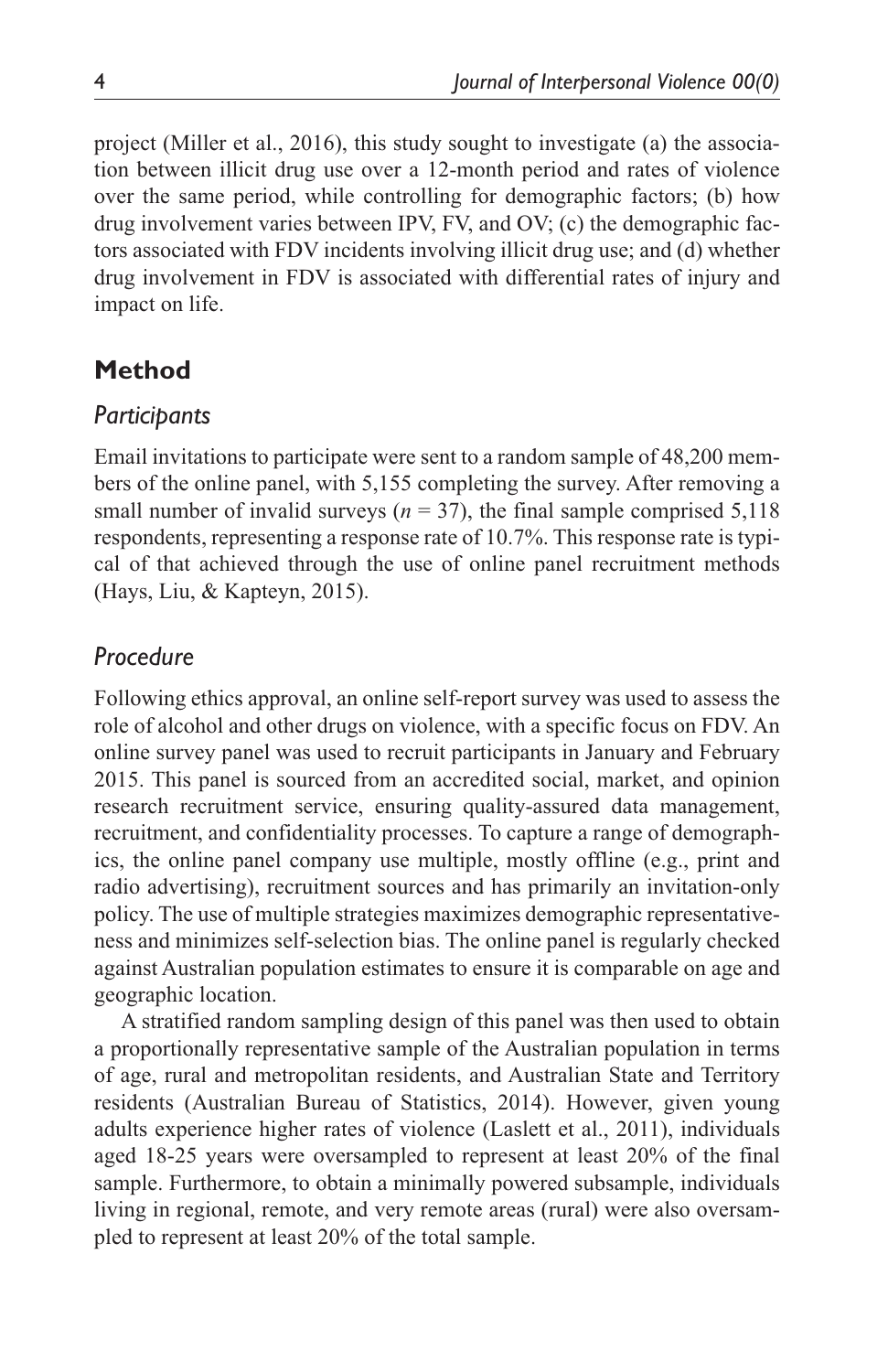Each survey respondent received a total of AU\$2.50 in loyalty points from the social research company following survey completion. Full details of the ADIVA project procedure can be found in Miller et al. (2016).

### *Measures*

The questionnaire comprised 98 questions taken in part from previous surveys and validated instruments. Items relevant to the current paper are described below. Although information was collected primarily about the respondent, the survey did not distinguish whether the respondent was a perpetrator or victim of violence. However, some of the survey items were more relevant to victims. This approach was taken as it is not always clear who initiated a violent incident (i.e., "perpetrator") and who was the victim. As such, there is the risk of each person identifying as the victim. To this end, the current study captures experience of violence, thus taking a phenomenological, noncausal interpretation of violence, consistent with criminal spin theory (Bensimon & Ronel, 2012). Interpretation of results should be made with this definition in mind.

*Demographic information.* Data were collected for sex, age, Aboriginal or Torres Strait Islander (ATSI) heritage, respondent education, household income, and geographic region. See Table 1 for sample demographics details.

*Aggression and violence.* Experience of aggression or violence over the participants' lifetime and within the past 12 months was collected. Details regarding the most recent violent incident were also acquired (e.g., nature of violence, relationship to respondent, injuries, impact on work and life). This information was used to classify FV, IPV, and OV incidents. Where applicable, respondents were asked to provide information about their current or most recent partner.

*Drug use and dependency.* Respondents were asked if they have used an illicit substance in the past 12 months. Those who responded "yes" were then asked to list the drug(s) they had used. Respondents in both the "yes" and "no" categories may also consume alcohol, that is, we did not exclude alcohol use from the data. Level of respondent drug dependence was assessed using the five-item Severity of Dependence Scale (SDS; Gossop et al., 1995). The SDS has previously been found to have high internal consistency  $(r = .83)$  and test–retest reliability (intraclass correlation coefficient [ICC] = .88; Martin, Copeland, Gates, & Gilmour, 2006). SDS responses were coded for high dependency (score  $\geq$  11) or low dependency (score  $\leq$  10).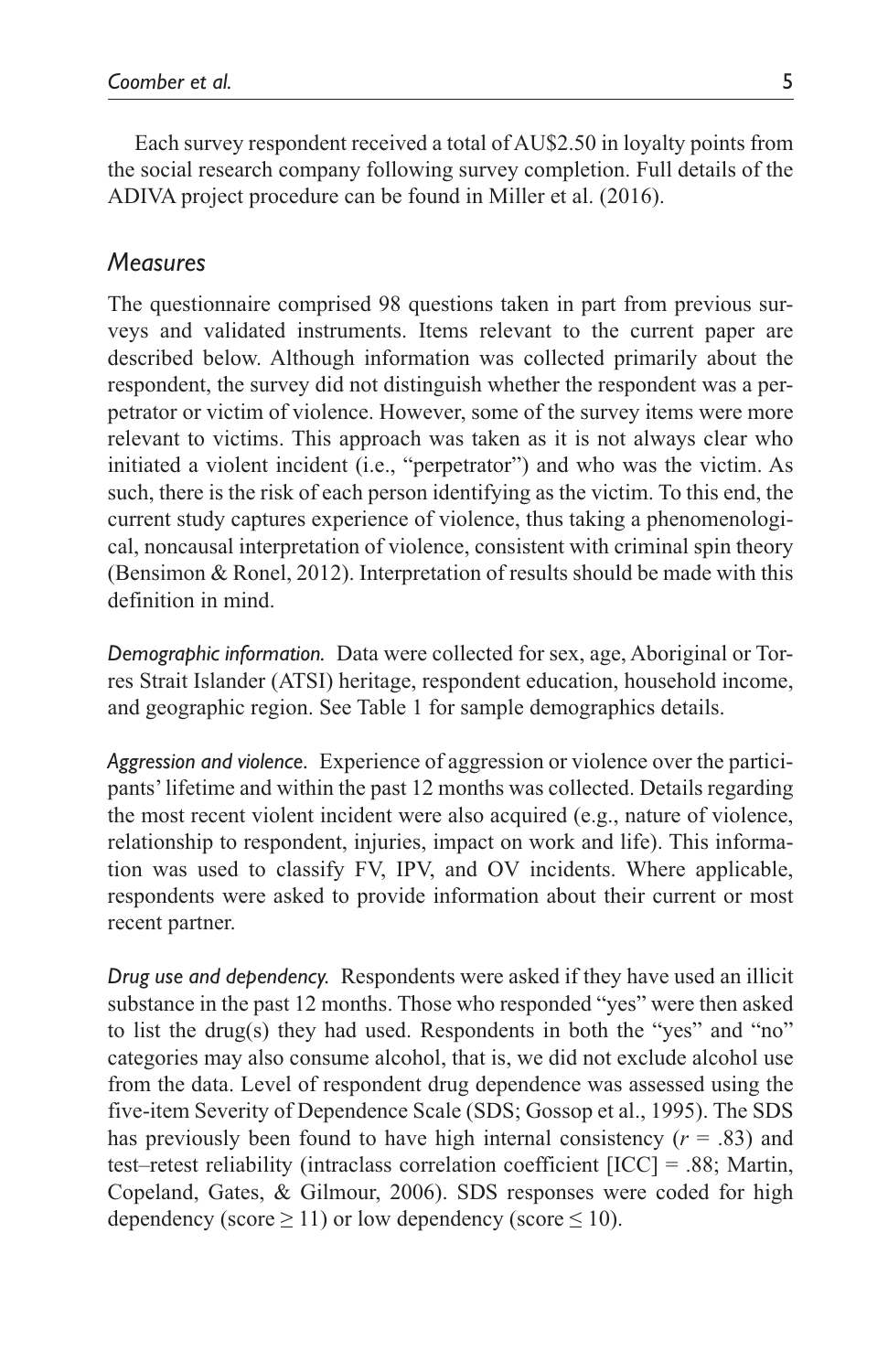| Demographic                          | n(%)         |
|--------------------------------------|--------------|
| Sex <sup>a</sup>                     |              |
| Male                                 | 2,450 (47.9) |
| Female                               | 2,652(51.8)  |
| Age group (years)                    |              |
| $18-25$                              | 1,141(22.3)  |
| $26 - 35$                            | 544 (10.6)   |
| 36-50                                | 874 (17.1)   |
| $51 - 65$                            | 1,446(28.3)  |
| $66+$                                | 1,113(21.7)  |
| Aboriginal or Torres Strait Islander |              |
| Yes                                  | 84(1.6)      |
| No                                   | 5,034 (98.4) |
| Highest level of education           |              |
| Year 11 or below                     | 939 (18.3)   |
| Year 12 or equivalent                | 1,053(20.6)  |
| Vocational qualification             | 1,269(24.8)  |
| Tertiary qualification               | 1,857(36.3)  |
| Gross annual household income        |              |
| AU\$25,000 or less                   | 741 (14.5)   |
| AU\$25,001-AU\$50,000                | 1,395(27.3)  |
| AU\$50,001-AU\$100,000               | 1,543(30.1)  |
| AU\$101,000 or above                 | 903 (17.6)   |
| Geographic region <sup>b</sup>       |              |
| Metro                                | 3,893(76.1)  |
| Rural                                | 1,047(20.5)  |
|                                      |              |

**Table 1.** Sample Demographics (*n* = 5,118).

a 16 (0.4%) participants identified as transgender or other. Due to the low *n* in these categories, they were removed from analyses.

b178 (3.5%) participants were missing geographic region information.

*Drug involvement at most recent violent incident.* The survey included questions about the degree to which the respondent and the other person were affected by alcohol or other drugs (including prescription drugs), which drugs were used (open-ended), and whether the respondent believed they had unknowingly consumed drugs (e.g., spiked drink) at the most recent violent incident. Respondents were also asked whether they believed drugs were a cause of the violence they had experienced, and if so, how frequently.

*Impact of most recent violent incident.* Respondents were asked if they were injured as a result of their most recent incident of violence. They were also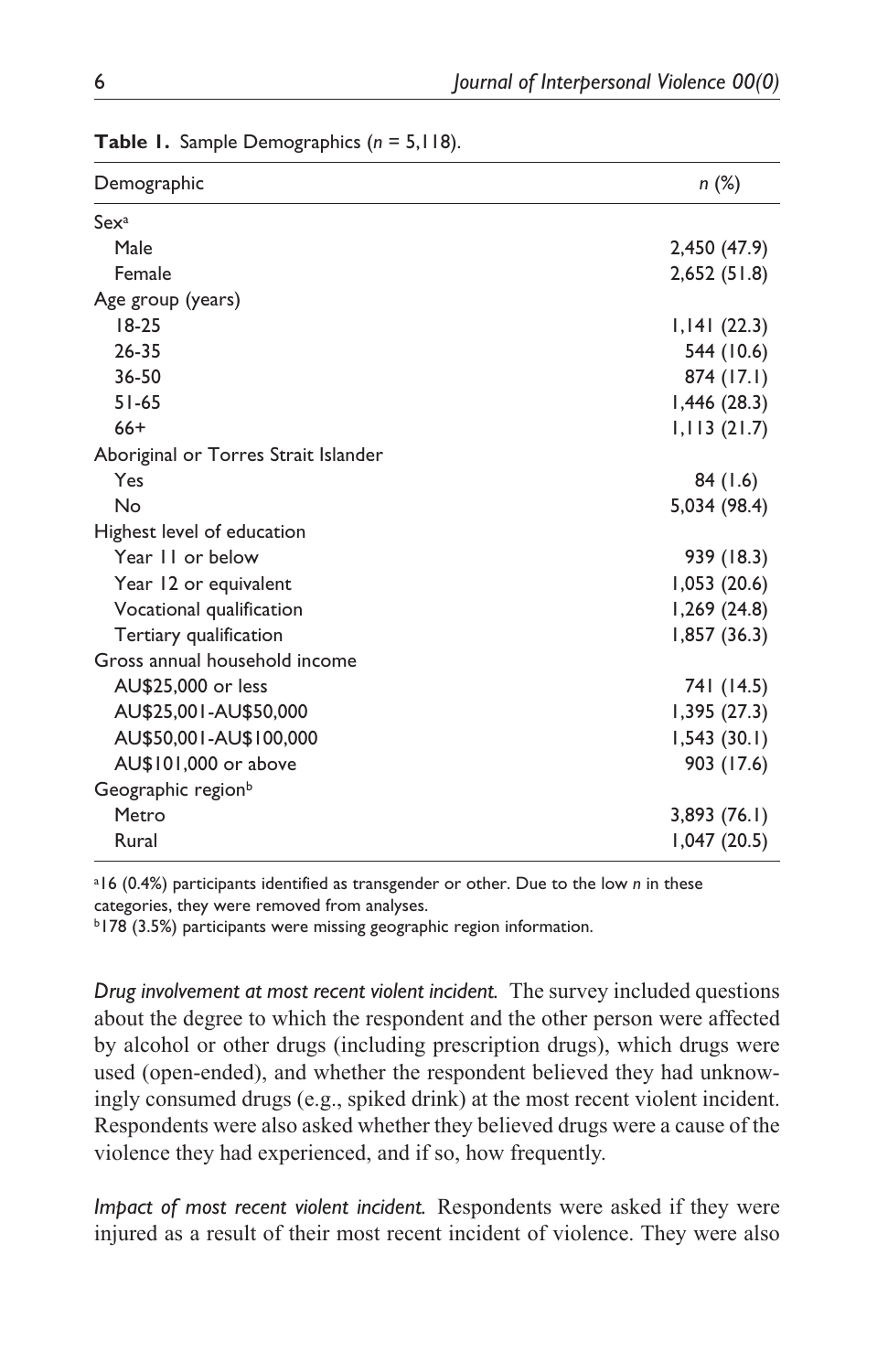asked to indicate the impact of the most recent incident of violence using a single survey item asking, "On a scale of 1 to 10, how much did the most recent incident affect your life?" (1 = *your life was not affected* to 10 = *your life was extremely affected*).

## *Analysis*

A series of bivariate chi-square tests explored the relationship between sample demographics, violence, and illicit drug use. Next, multivariate logistic regression and negative binomial regression models were used to examine predictors of violence. Power calculations indicated a sample size of 308 was sufficient to achieve minimum power (0.80) and detect modest effect sizes  $(OR = 1.50)$ . Due to multicollinearity with overall drug use, drug dependence (the binary SDS category) was not entered into multivariate logistic regression models (variance inflation factor [VIF]  $= 11.20$ ). We opted to include the drug use variable in the modeling to capture a greater proportion of drug users. All analyses were undertaken in SPSS Version 25 (IBM Corporation, 2017).

### **Results**

### *Descriptive Statistics*

Almost half (44.5%) of respondents reported they had experienced violence in their lifetime, with  $6.0\%$  ( $n = 307$ ) reporting violence in the past 12 months. Having experienced any violence over the past 12 months was significantly higher among women and younger people, with no differences across income, education, and ATSI groups (see Table 2). For the most recent incident, IPV accounted for 41.8%, FV accounted for 13.1%, and OV accounted for 45.1% of cases. Respondents reported that 92.8% of violent incidents were instigated by another person, and rates of mutual instigation were higher in IPV (4.1%) than in FV (0.7%) and OV (1.7%).

Regarding illicit drug use, 4.9% (*n* = 253) of respondents reported use over the past 12 months. Of those, depressants (e.g., cannabis, opioids) were the most commonly reported drugs of choice (79.1%), with stimulants (e.g., methamphetamines, MDMA) being less common (20.9%). Among respondents with drug use over the past 12 months, 86% were classified as having low dependency and 14% as having high dependency using the SDS. Respondents with no lifetime experience of violence were less likely to have used drugs over the past 12 months (3.2%) than respondents who had experienced violence (8.5%).

At the most recent violent event, 3.4% of respondents reported that they were possibly or definitely under the influence of drugs (light: 1.8%, heavy: 0.5%, unsure: 1.1%), and that 31% of the other people involved in the violence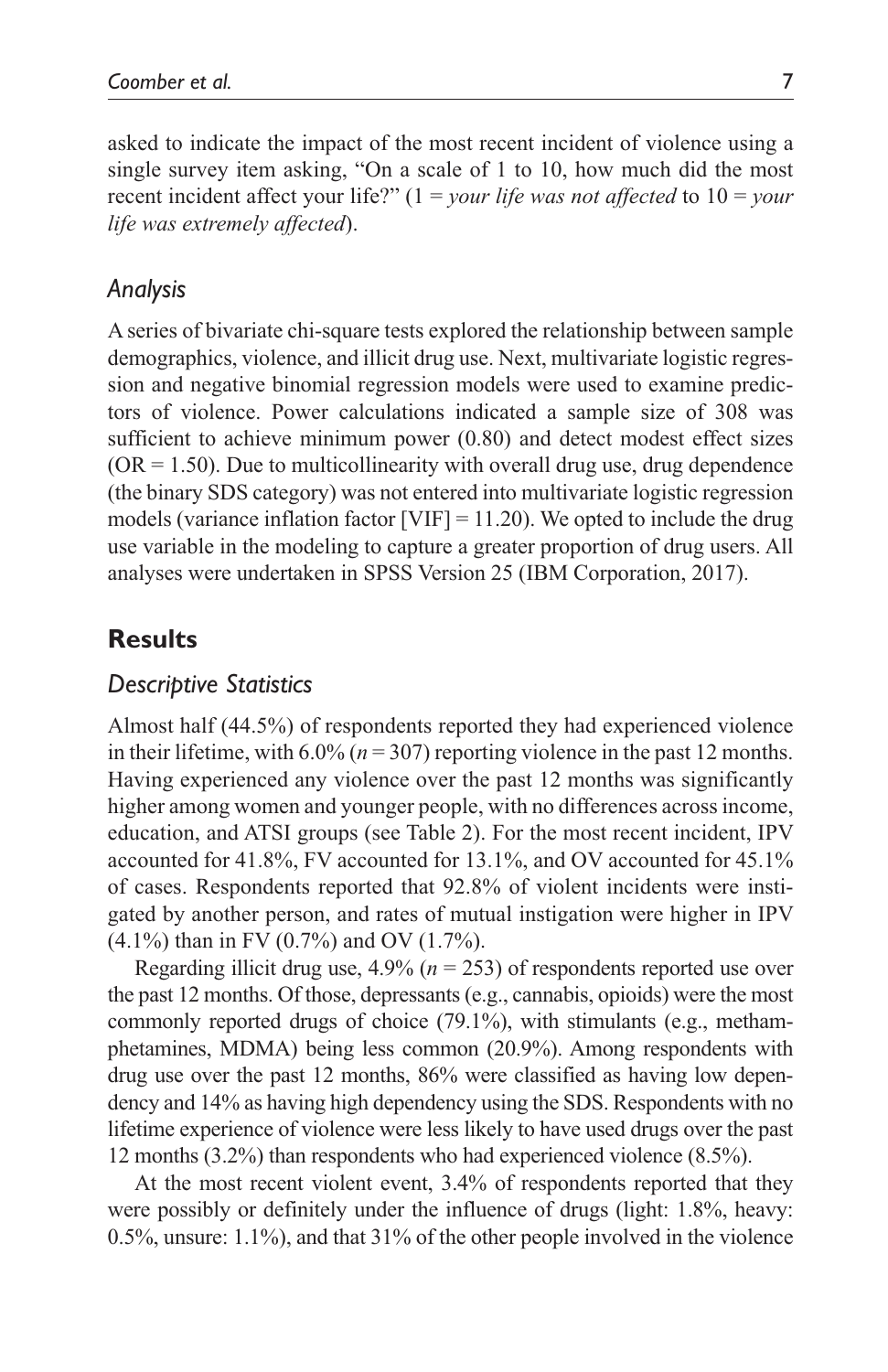|                                      | Violence-Past 12 Months |                    |                                 |
|--------------------------------------|-------------------------|--------------------|---------------------------------|
|                                      | Yes<br>n(%)             | <b>No</b><br>n (%) | <b>Statistic</b>                |
| M age (SD)                           | 36.35 (16.72)           | 48.41 (18.86)      | $U = 469.812.00^{***}$          |
| Age group (years)                    |                         |                    |                                 |
| $18-25$                              | 129(11.3)               | 1,012(88.7)        | $\chi^2(1, 5118) = 73.35$ ***   |
| $26 - 35$                            | 50 (9.2)                | 494 (90.8)         | $\chi^2(1, 5118) = 11.00^{***}$ |
| 36-50                                | 56 (6.4)                | 818 (93.6)         | $\chi^2(1, 5118) = 0.31$        |
| $51 - 65$                            | 50(3.5)                 | 1,396(96.5)        | $\chi^2(1, 5118) = 23.07$ **    |
| $66+$                                | 22(2.0)                 | 1,091 (98)         | $\chi^2(1, 5118) = 40.80$ ***   |
| Sex                                  |                         |                    | $\chi^2(1, 5102) = 9.06**$      |
| Male                                 | 121(4.9)                | 2,329(95.1)        |                                 |
| Female                               | 184(6.9)                | 2,468(93.1)        |                                 |
| Aboriginal/Torres Strait<br>Islander |                         |                    | $\chi^2(1, 5118) = 0.00$        |
| Yes                                  | 5(6.0)                  | 79 (94)            |                                 |
| No                                   | 302(6.0)                | 4,732 (94)         |                                 |
| Highest level of education           |                         |                    |                                 |
| Year 11 or below                     | 39(4.2)                 | 900 (95.8)         | $\chi^2(1, 5118) = 6.94**$      |
| Year 12 or equivalent                | 75(7.1)                 | 978 (92.9)         | $\chi^2(1, 5118) = 0.07$        |
| Vocational qualification             | 79 (6.1)                | 1,191(93.9)        | $\chi^2(1, 5118) = 0.07$        |
| Tertiary qualification               | 117(6.2)                | I,742 (93.8)       | $\chi^2(1, 5118) = 0.20$        |
| Gross household income               |                         |                    | $\chi^2(3, 4582) = 5.80$        |
| AU\$25,000 or less                   | 37(5.0)                 | 704 (95)           |                                 |
| AU\$25,001-AU\$50,000                | 75 (5.4)                | 1,320 (94.6)       |                                 |
| AU\$50,001-AU\$100,000               | 98 (6.4)                | 1,445 (93.6)       |                                 |
| AU\$101,000 or above                 | 67(7.4)                 | 836 (92.6)         |                                 |

**Table 2.** Sample Demographics by Experience of Violence in Past 12 Months  $(n = 5,118)$ .

*Note. U* = Mann–Whitney *U*.

 $*_{p}$  < .05.  $*_{p}$  < .01.  $*_{p}$  < .001.

were possibly or definitely under the influence of drugs (light: 4.5%, heavy: 4.4%, unsure: 22.1%). Regarding their experience of violence, 21.6% of respondents attributed at least some causal responsibility to drugs and 17.2% attributed some causal responsibility to both drugs and alcohol.

# *Illicit Drug Use And Rates of Violence*

Using binary logistic regression, respondents who reported having used any illicit drugs over the previous 12 months were over three times more likely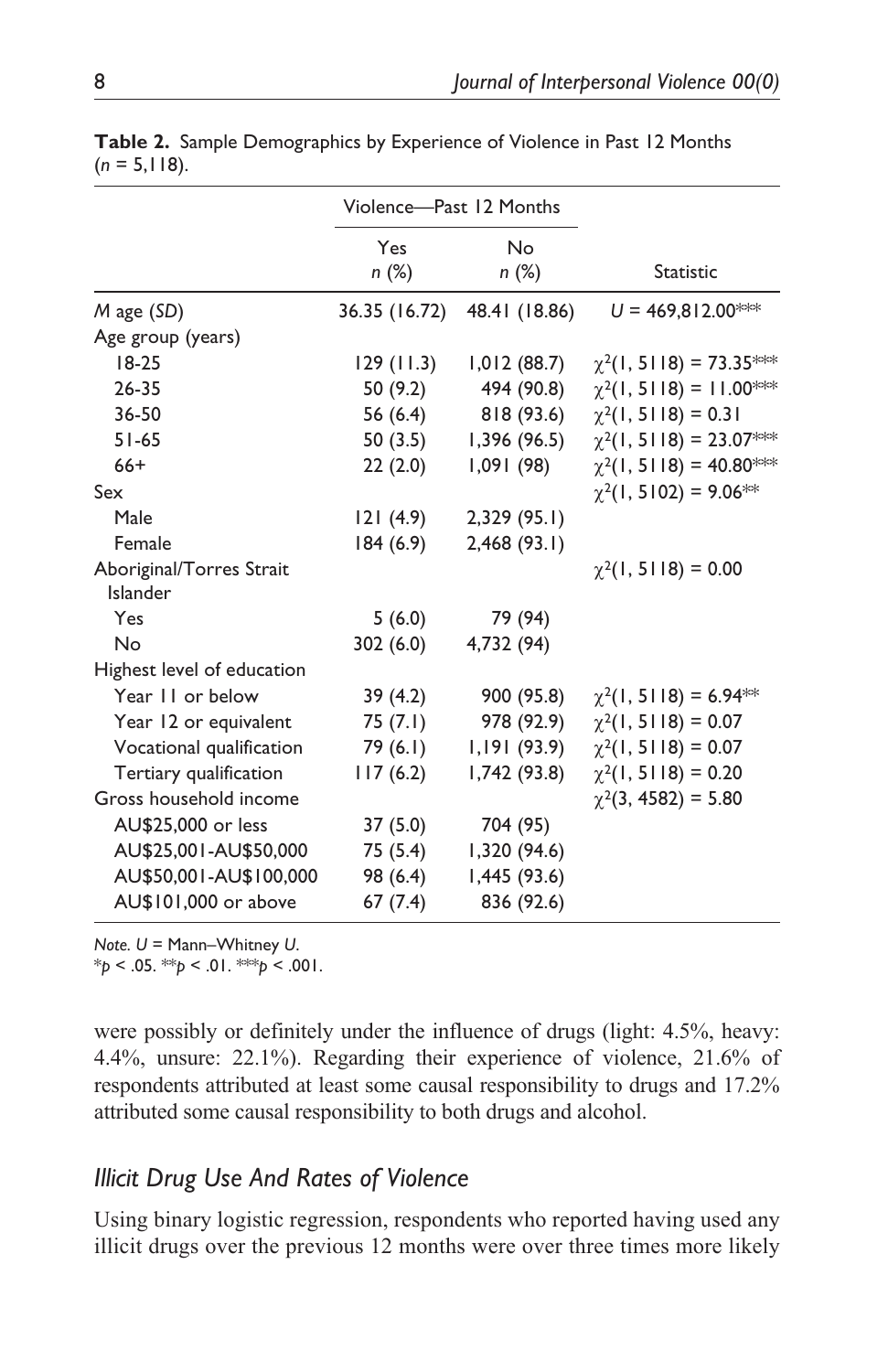| Variable                                  | OR.<br>95% CI           |
|-------------------------------------------|-------------------------|
| Illicit drug use past 12 months           | 3.18**<br>[2.25, 4.48]  |
| Age group (years)                         |                         |
| $18-25$                                   | 5.36***<br>[3.24, 8.86] |
| $26 - 35$                                 | 4.08***<br>[2.36, 7.08] |
| 36-50                                     | 2.89***<br>[1.70, 4.91] |
| $51 - 65$<br>1.65                         | [0.97, 2.79]            |
| $65 + a$<br>1.00                          |                         |
| Sex                                       |                         |
| 1.00<br>Male                              |                         |
| 1.09<br>Female                            | [0.84, 1.41]            |
| Aboriginal/Torres Strait Islander         |                         |
| 1.00<br>No                                |                         |
| 0.79<br>Yes                               | [0.31, 2.02]            |
| Highest level education                   |                         |
| Year II or below<br>0.75                  | [0.49, 1.15]            |
| 0.98<br>Year 12 or equivalent             | [0.70, 1.37]            |
| Vocational<br>1.08                        | [0.78, 1.49]            |
| 1.00<br>Tertiary <sup>a</sup>             |                         |
| Gross household income                    |                         |
| AU\$25,000 or less<br>0.85                | [0.55, 1.31]            |
| 1.00<br>AU\$25,001-AU\$50,000             | [0.70, 1.44]            |
| 0.92<br>AU\$50,001-AU\$100,000            | [0.66, 1.28]            |
| AU\$101,000 or above <sup>a</sup><br>1.00 |                         |

**Table 3.** Binary Logistic Regression Model Predicting Experience of Any Violence Over Past 12 Months.

*Note.* CI is the confidence interval for odds ratio. OR = odds ratio. a Denotes reference category.

 $*_{p}$  < .05.  $*_{p}$  < .01.  $*_{p}$  < .001.

to report having experienced any violence over the same period compared with nondrug users, while controlling for demographic variables (Table 3). Similarly, respondents who reported any experience of violence across the lifetime were nearly three times as likely to have used illicit drugs in the past 12 months than those with no lifetime violence, *OR* = 2.78, 95% confidence interval  $(CI) = [2.16, 3.59], p < .001$ . No significant association was found between participants' predominantly used drug type (depressants or stimulants) and the prevalence of violence.

A negative binomial regression, controlling for specified demographic factors, indicated frequency of violent incidents was substantially higher for those reporting use of illicit drugs over past 12 months  $(M = 11.01, SD = 71.23)$  than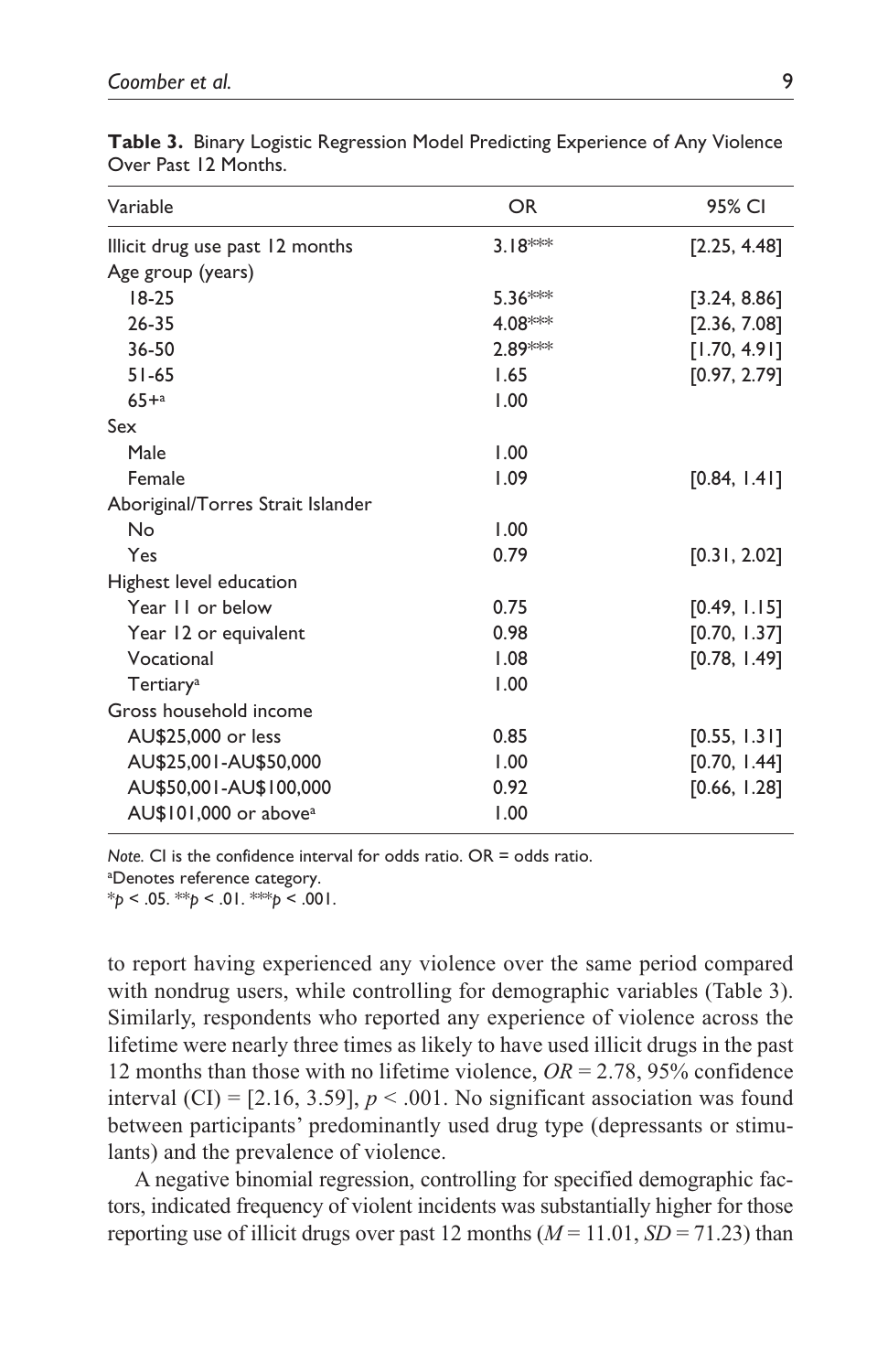those with no illicit drug use  $(M = 2.03, SD = 34.59)$  over the same period, incidence rate ratio (IRR) =  $6.33$ ,  $95\%$  CI =  $[2.96, 13.50]$ ,  $p < .001$ .

# *Drug Involvement Across Violence Types*

 $A$  3  $\times$  2 chi-square analysis comparing whether any drugs were involved at the most recent incident between IPV, FV, and OV was significant,  $\gamma^2$ (2, 2278) = 12.63,  $p = .002$ . After correcting for multiple comparisons using False Discovery Rate (Benjamini & Hochberg, 1995), three post hoc  $2 \times 2$  chisquare analyses showed no significant difference between IPV and FV. However, both IPV and FV were more likely to have drug involvement than OV, IPV compared with OV:  $\chi^2(1, 1979) = 11.99$ ,  $p = .001$ ; FV compared with OV:  $\chi^2(1, 1979) = 4.70$ ,  $p = .030$ . Drug involvement in FDV (IPV or FV) was 1.65 times greater than in OV, 95% CI = [1.25, 2.19].

# *Demographic Correlates of Drug Involvement at Most Recent FDV Incident*

A logistic regression examining demographic correlates of any drug involvement at the most recent FDV incident (i.e., drug use by respondent, other person, or both parties at IPV and FV incidents) indicated age group was a significant predictor of drug involvement; younger age groups had significantly higher odds of drug involvement at the most recent FDV incident than those over 65 years of age (Table 4).

# *Relationship Between Drug Use at FDV Incident and Severity of Consequences*

Within FDV incidents, drug involvement at the most recent incident was associated with over twice the odds of injury for the respondent ( $OR = 2.38$ , 95% CI =  $[1.67, 3.38]$ ,  $p < .001$ ). Similarly, self-reported life impact of the most recent FDV incident was significantly associated with drug involvement ( $U = 73,023.00, p = .002, r = .86$ ); the mean life impact rating was higher in the drugs-involved  $(M=6.71, SD=2.84)$  than the no drugs-involved (*M* = 5.93, *SD* = 3.02) FDV group.

# **Discussion**

This study examined whether demographic factors were associated with drug involvement in FDV incidents and whether drug use predicts rates of violence, different types of violence (IPV, FV, and OV), and differences in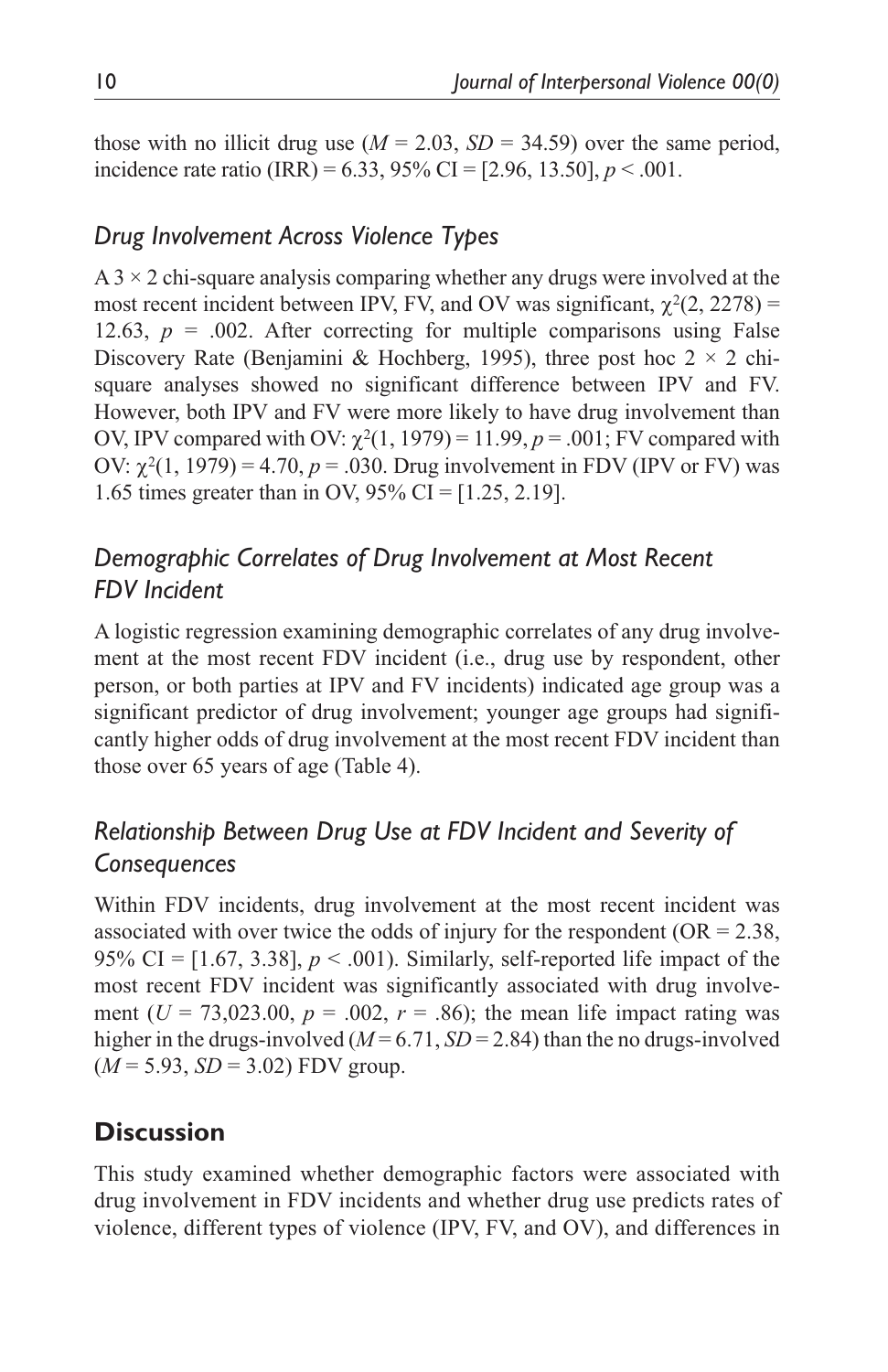| Variable                            | OR.      | 95% CI       |
|-------------------------------------|----------|--------------|
| Age group (years)                   |          |              |
| $18-25$                             | $2.87**$ | [1.44, 5.70] |
| $26 - 35$                           | 2.79**   | [1.30, 6.00] |
| 36-50                               | $2.26**$ | [1.14, 4.47] |
| $51 - 65$                           | 1.28     | [0.66, 2.50] |
| $66 + a$                            | 1.00     |              |
| Sex                                 |          |              |
| Male                                | 1.00     |              |
| Female                              | 1.37     | [0.88, 2.13] |
| Aboriginal/Torres Strait Islander   |          |              |
| No                                  | 1.00     |              |
| Yes                                 | 0.84     | [0.28, 2.48] |
| Highest level education             |          |              |
| Year 11 or below                    | 0.90     | [0.53, 1.54] |
| Year 12 or equivalent               | 1.01     | [0.60, 1.71] |
| Vocational qualification            | 1.10     | [0.70, 1.73] |
| Tertiary qualification <sup>a</sup> | 1.00     |              |
| Gross household income              |          |              |
| AU\$25,000 or less                  | 1.53     | [0.85, 2.76] |
| AU\$25,001-AU\$50,000               | 0.94     | [0.53, 1.64] |
| AU\$50,001-AU\$100,000              | 1.03     | [0.61, 1.75] |
| AU\$101,000 or above <sup>a</sup>   | 1.00     |              |

**Table 4.** Binary Logistic Regression Model of Demographic Correlates of Drug Involvement (Respondent, Other Person, or Both) at Most Recent FDV Incident.

*Note.* CI is the confidence interval for odds ratio. OR = odds ratio; FDV = family and domestic violence.

a Denotes reference category.

 $*_{p}$  < . 05. \*\**p* < . 01. \*\**p* < .001.

violence severity. We found that past 12 month illicit drug use, regardless of drug type used (stimulant or depressant), was associated with three times the odds of reporting past 12 month violence and six times the frequency of violent incidents. The lack of difference in impact by drug type indicates that it may be simply drug use per se, rather than whether an illicit substance is activating or sedating, which is the important contributing factor to FDV. We also found a stronger association between illicit drug use and experiences of FDV incidents than OV. Illicit drug involvement at the most recent incident of violence was also associated with an increased risk of related consequences.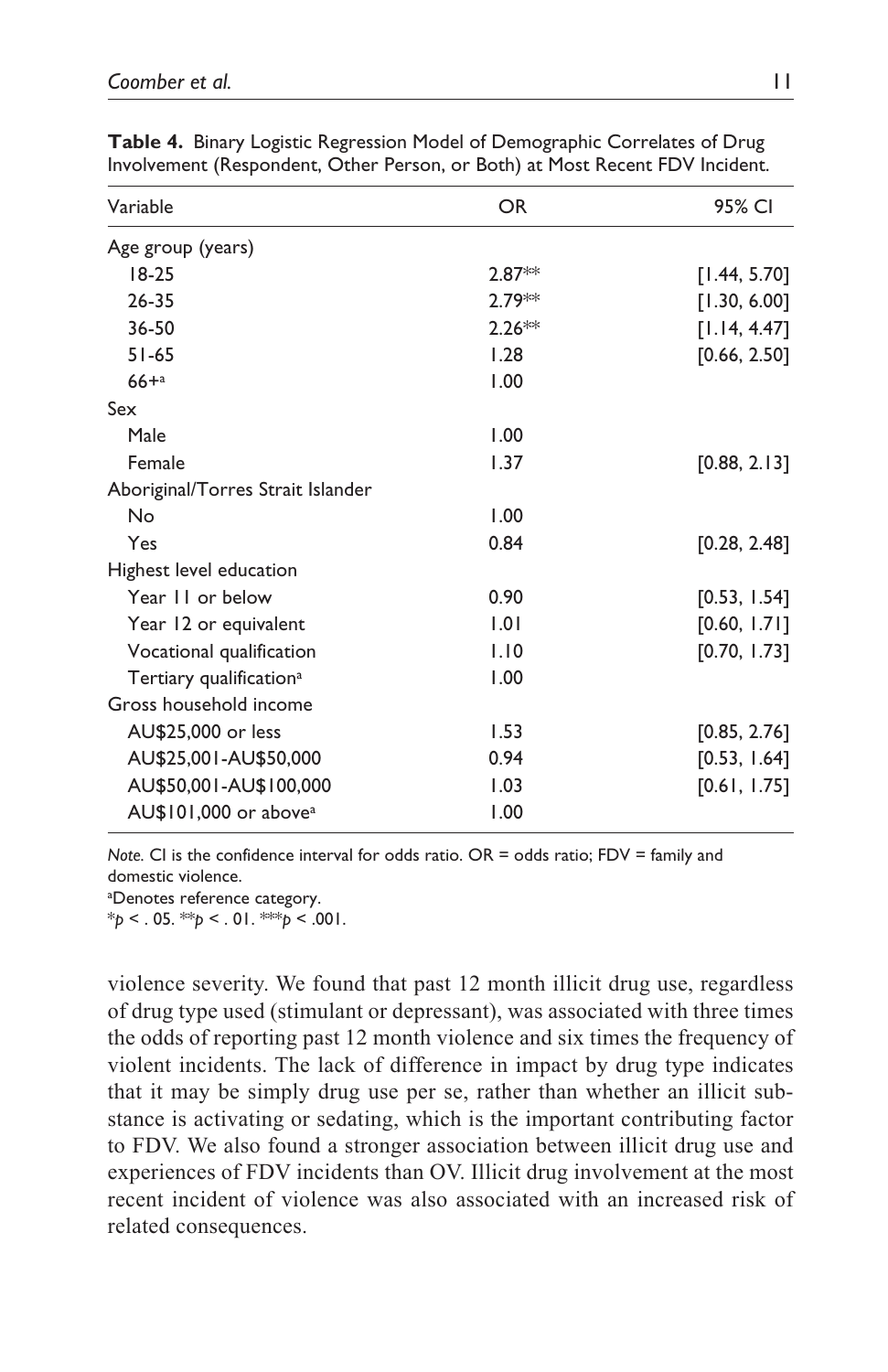### *Demographics, Illicit Drug Use, and FDV*

In line with previous research (e.g., Australian Bureau of Statistics, 2017; Grande, Hickling, Taylor, & Woollacott, 2003), demographic factors found to increase the risk of FDV incidents in the last 12 months included being female and within younger age groups (i.e., 18-35 years). However, when examining drug involvement at the most recent incident, only age was a significant factor; drug involvement at the most recent FDV incident was more likely among younger respondents, with no impact of gender. This may be due to the nature of the sample, or it may simply be that situational illicit drug use increases the risk for experiencing violence in both men and women (Australian Institute of Health and Welfare, 2017b; Loxley & Adams, 2009). No other demographic differences (i.e., ATSI heritage, education level, or income) were found in regard to both illicit drug use and the involvement of drugs at the most recent incident of FDV. This is contrary to research indicating higher levels of alcohol and other drug consumption, and related harms, among Indigenous populations (e.g., Gray & Wilkes, 2010), however, recent data suggests the gap in illicit drug use may be closing (Australian Institute of Health and Welfare, 2017a).

### *Illicit Drug Use at Most Recent Violent Incident*

The current findings indicating an association between illicit drug use and an increased likelihood of violence are consistent with previous literature (e.g., Choenni et al., 2017). Also in line with a recent meta-analysis (Cafferky et al., 2018), drug type did not appear to affect the occurrence of violence. It may be speculated that personality variables (e.g., impulsivity [Kreek, Nielsen, Butelman, & LaForge, 2005] or narcissism [Cohen, Chen, Crawford, Brook, & Gordon, 2007]), or social variables (e.g., socioeconomic status or ease of access to illicit drugs) associated with drug use could moderate the experiences of violent incidents when drug use is involved. However, further research is required.

A novel finding from our study is the stronger association found between drug use and FV and IPV compared with that found for OV incidents. This finding indicates that drug use may be particularly problematic in FDV contexts. Further research is needed to determine whether drug use precedes FDV incidents or influences risk of violence through other modifiable factors. For instance, one study found that substance misuse mediated a link between high impulsivity and both psychological and physical IPV (Stuart & Holtzworth-Munroe, 2005). Furthermore, our research supports previous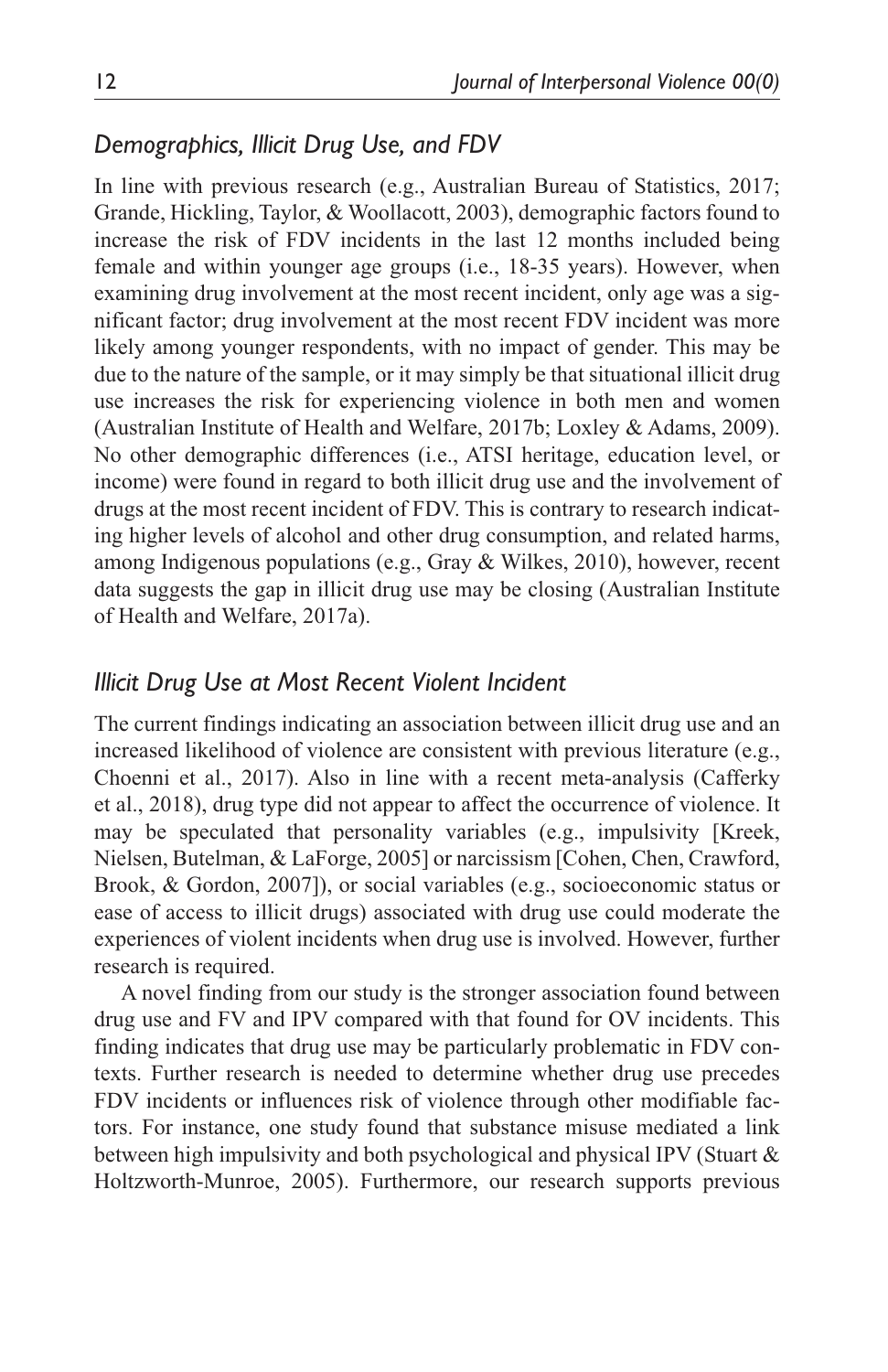findings that the relationship between FDV incidents and drug use is likely to be reciprocal (e.g., El-Bassel et al., 2005; Kilpatrick et al., 1997; Testa et al., 2003). We found that having a lifetime experience of violence more than doubled the odds of using illicit drugs.

Drug involvement at the most recent incident more than doubled the odds of being injured during that incident and was associated with increased ratings of general negative impact on life. These findings are consistent with prior research on injury due to FDV (Cunradi, Caetano, & Schafer, 2002; Kyriacou et al., 1999; Weaver, Gilbert, El-Bassel, Resnick Heidi, & Noursi, 2015) and could be associated with the relative behavioral disinhibition and impulsivity experienced under the influence of certain drugs, or when experiencing withdrawal and cravings (De Wit, 2009; Gilchrist et al., 2019; Pedersen, 1991).

#### *Policy and Practice Implications*

Although numerous factors have been shown to influence the prevalence and severity of FDV, drug use is one factor that can be modified at both an individual and a social level, for all persons involved in FDV incidents. However, there is a scarcity of empirical work at the intersection of drug use and FDV that can inform both the acute response (e.g., police) and longer term intervention policies to reduce violence. This study addressed a number of research gaps important to policy and intervention development. It is an important contribution to the literature, investigating the relationship between drug use and FDV in the Australian general population. It highlights some of the key demographic factors that predict drug involvement in FDV, and the important differences in rates and consequences of violence as a function of drug use.

Given the substantial exacerbation of FDV in the context of drug use as found in this study, one general recommendation is for policy that advocates for interventions that address both drug use and violence in combination, where indicated in case history (Crane & Easton, 2017; Gilchrist & Hegarty, 2017). In light of the association between drug use and high recidivism rates (Miller et al., 2016), another possible approach that could be effective is attaching mandatory sobriety to sentencing and community orders, enforced through regular monitoring and testing (Hawken & Kleiman, 2009; Kilmer, Nicosia, Heaton, & Midgette, 2013). Treatment and policy development would benefit from a clearer picture of the temporal associations between substance use and FDV that address current debates about "causality," along with identifying crucial early intervention signals.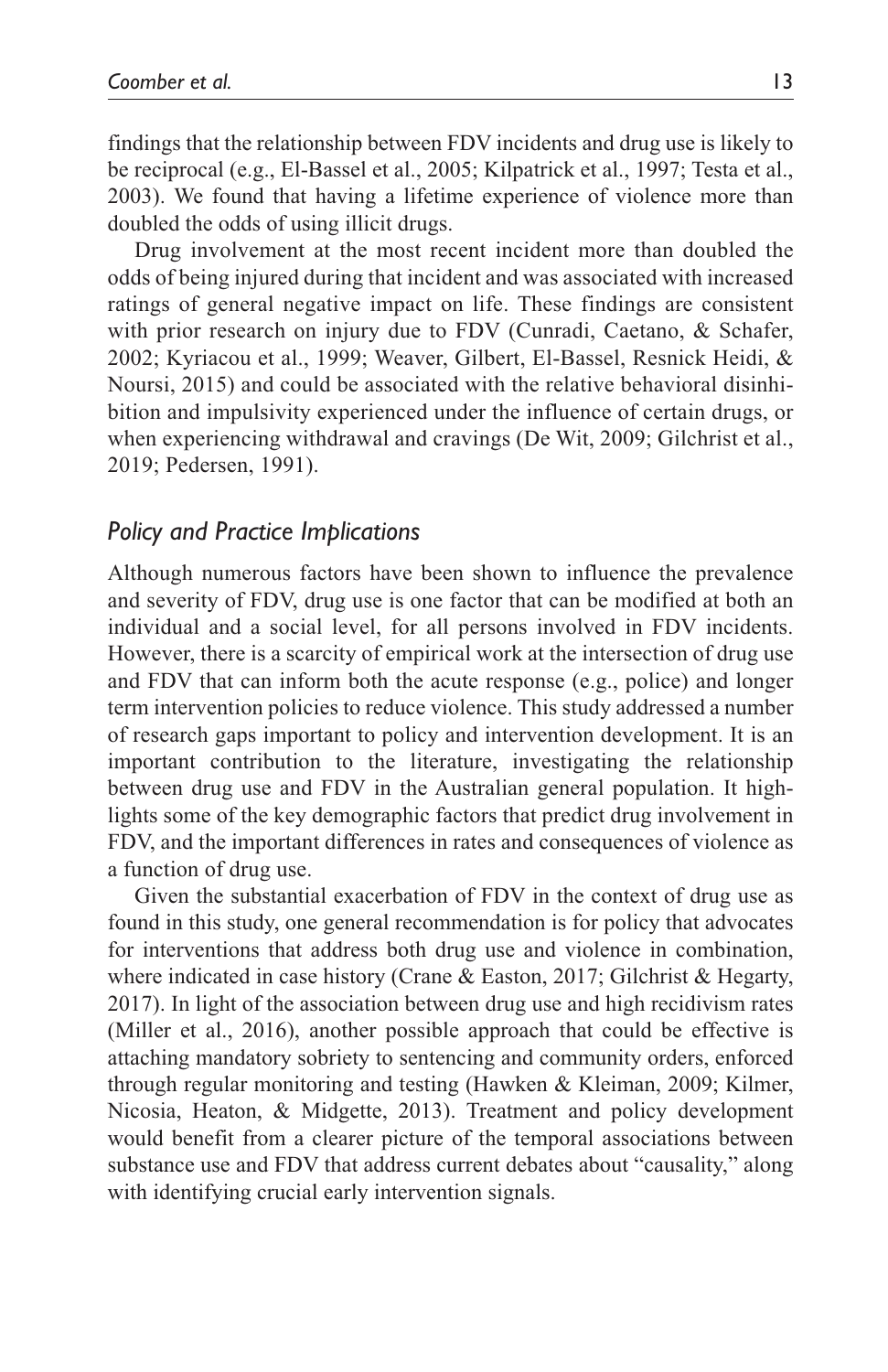### *Limitations and Future Directions*

The study sample, while being representative of the Australian population on a number of key criteria, was still biased toward people who had access to a computer or mobile device with Internet, were English literate, and were members of the online panel company. Therefore, this study may have fewer individuals who were homeless, incarcerated, or new migrants or those with low socioeconomic status or educational levels. However, steps were taken to gain a representative sample. The data from this study are also limited by the usual recall and self-report biases, which can be further exacerbated by substance use/abuse, and experiencing violence. Also, while the survey did not distinguish between victim and perpetrator, many of the questions were biased toward the victim, and for some questions, toward known others (e.g., if the other person was a stranger, it may be difficult to report their drug consumption). Previous research has also found a stronger link between IPV perpetration and problematic drug use than drug consumption per se (Cafferky et al., 2018). Given the very small sample of dependent substance users in this study  $(n = 38)$ , we could only assess the link between violence and illicit drug consumption. Furthermore, it may be that the sample did not capture more severe cases (e.g., comorbid drug use and mental illness), either for the respondent or the other person involved in the incident. Further research is required which specifically targets this more at risk group.

Prospective longitudinal studies are well suited to establishing the developmental, situational, and personal factors—including substance use—that contribute to both perpetration and victimization within FDV. Detailed studies are also warranted into specific populations such as homeless people, children seeking support, and drug treatment participants. Such an approach would be aided through systematic data collection and data linking, for example, linkage of police (Menéndez, Tusell, & Weatherburn, 2015; Wiggers et al., 2004), ambulance, and emergency department data (Shepherd, Ali, Hughes, & Levers, 1993; Shepherd, Shapland, & Scully, 1989; Shepherd, Sivarajasingam, & Rivara, 2000).

### **Conclusion**

The current study highlights the substantial role of drug use in FDV in the Australian general population, both in the longer term and during violent incidents. The findings here suggest that this link may be most pronounced in younger adults, also further investigation is required. Future research, intervention development, and broader policy changes that specifically target the association between drug use and FDV should be pursued.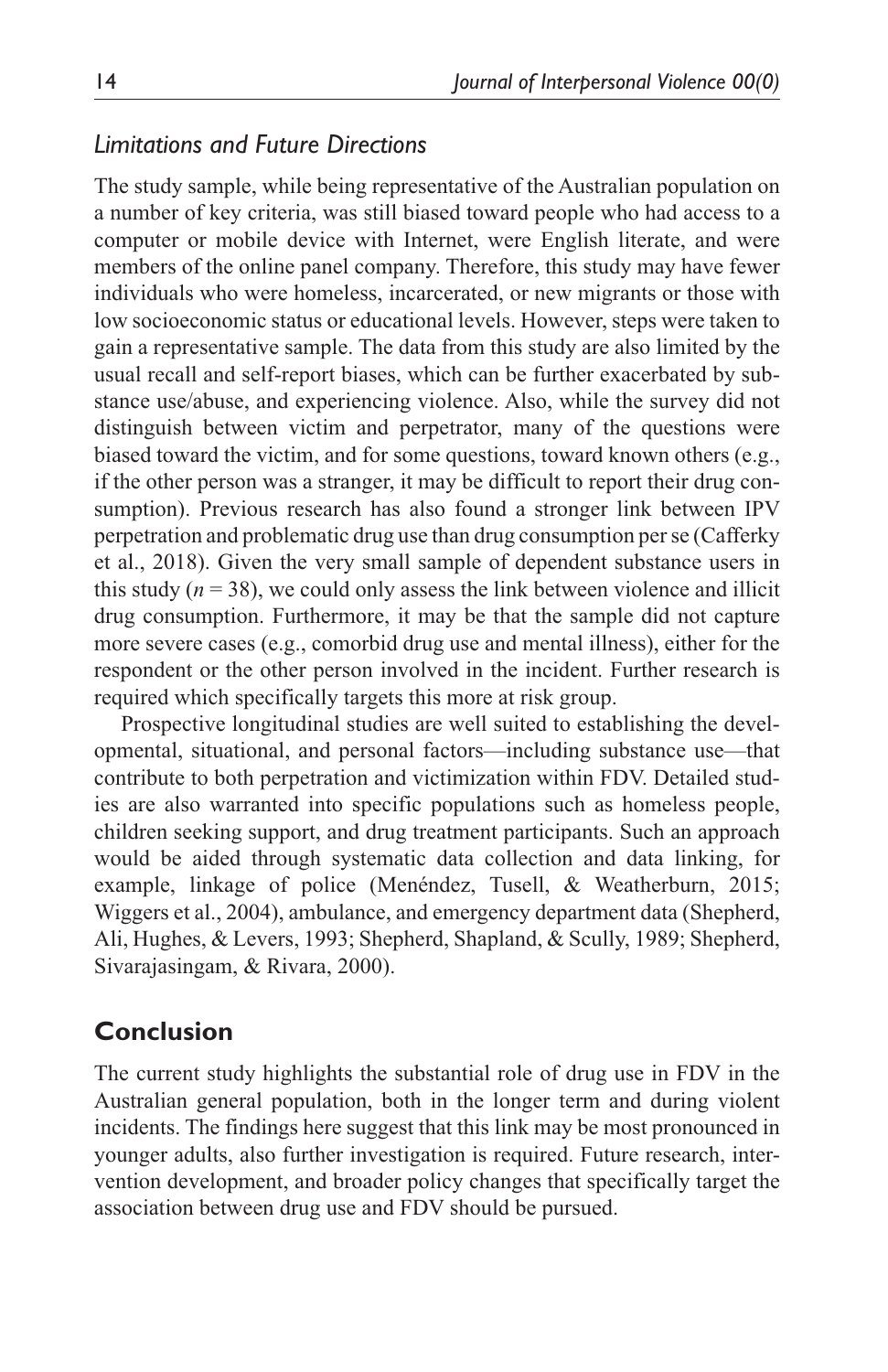### **Declaration of Conflicting Interests**

The author(s) declared no potential conflicts of interest with respect to the research, authorship, and/or publication of this article.

### **Funding**

The author(s) disclosed receipt of the following financial support for the research, authorship, and/or publication of this article: Kerri Coomber receives funding from Australian Research Council, Foundation for Alcohol Research and Education, Lives Lived Well, Australian Rechabite Foundation, and the Queensland government. Peter Miller receives funding from Australian Research Council and Australian National Health and Medical Research Council; grants from NSW Government, National Drug Law Enforcement Research Fund, Foundation for Alcohol Research and Education, Cancer Council Victoria, Queensland government, and Australian Drug Foundation; travel and related costs from Australasian Drug Strategy Conference. He has acted as a paid expert witness on behalf of a licensed venue and a security firm. The current study was funded by the National Drug and Law Enforcement Research Fund.

### **ORCID iD**

Kerri Coomber D <https://orcid.org/0000-0001-6160-0235>

#### **References**

- Australian Bureau of Statistics. (2014). *3235.0—Population by age and sex, regions of Australia, 2014*[. Retrieved from](http://www.abs.gov.au/AUSSTATS/abs@.nsf/DetailsPage/3235.02014) [http://www.abs.gov.au/AUSSTATS/abs](http://www.abs.gov.au/ausstats/abs)[@](http://www.abs.gov.au/AUSSTATS/abs@.nsf/DetailsPage/3235.02014) .nsf/DetailsPage/3235.02014?OpenDocument
- Australian Bureau of Statistics. (2017). *Personal Safety Survey 2016* (ABS Cat. No. 4906.0). Retrieved from<http://www.abs.gov.au/ausstats/abs>[@.nsf/mf/4906.0](http://www.abs.gov.au/ausstats/abs@.nsf/mf/4906.0)
- Australian Institute of Health and Welfare. (2017a). *National Drug Strategy Household Survey 2016: Detailed findings*. Canberra: Author.
- Australian Institute of Health and Welfare. (2017b). *National Drug Strategy Household Survey 2016: Overview chapter*. Canberra: Author.
- Australian Institute of Health and Welfare. (2018). *Family, domestic and sexual violence in Australia*. Retrieved from [www.aihw.gov.au/reports/domestic-violence](www.aihw.gov.au/reports/domestic-violence/family-domestic-sexual-violence-in-australia-2018/contents/table-of-contents) [/family-domestic-sexual-violence-in-australia-2018/contents/table-of-contents](www.aihw.gov.au/reports/domestic-violence/family-domestic-sexual-violence-in-australia-2018/contents/table-of-contents)
- Ayre, J., Gourley, M., On, M. L., Webster, K., & Moon, L. (2016). *Examination of the burden of disease of disease of intimate partner violence against women in 2011*. Sydney, New South Wales: Australia's National Research Organisation for Women's Safety.
- Benjamini, Y., & Hochberg, Y. (1995). Controlling the false discovery rate: A practical and powerful approach to multiple testing. *Journal of the Royal Statistical Society. Series B (Methodological)*, *57*, 289-300. doi:10.1111/j.2517-6161.1995. tb02031.x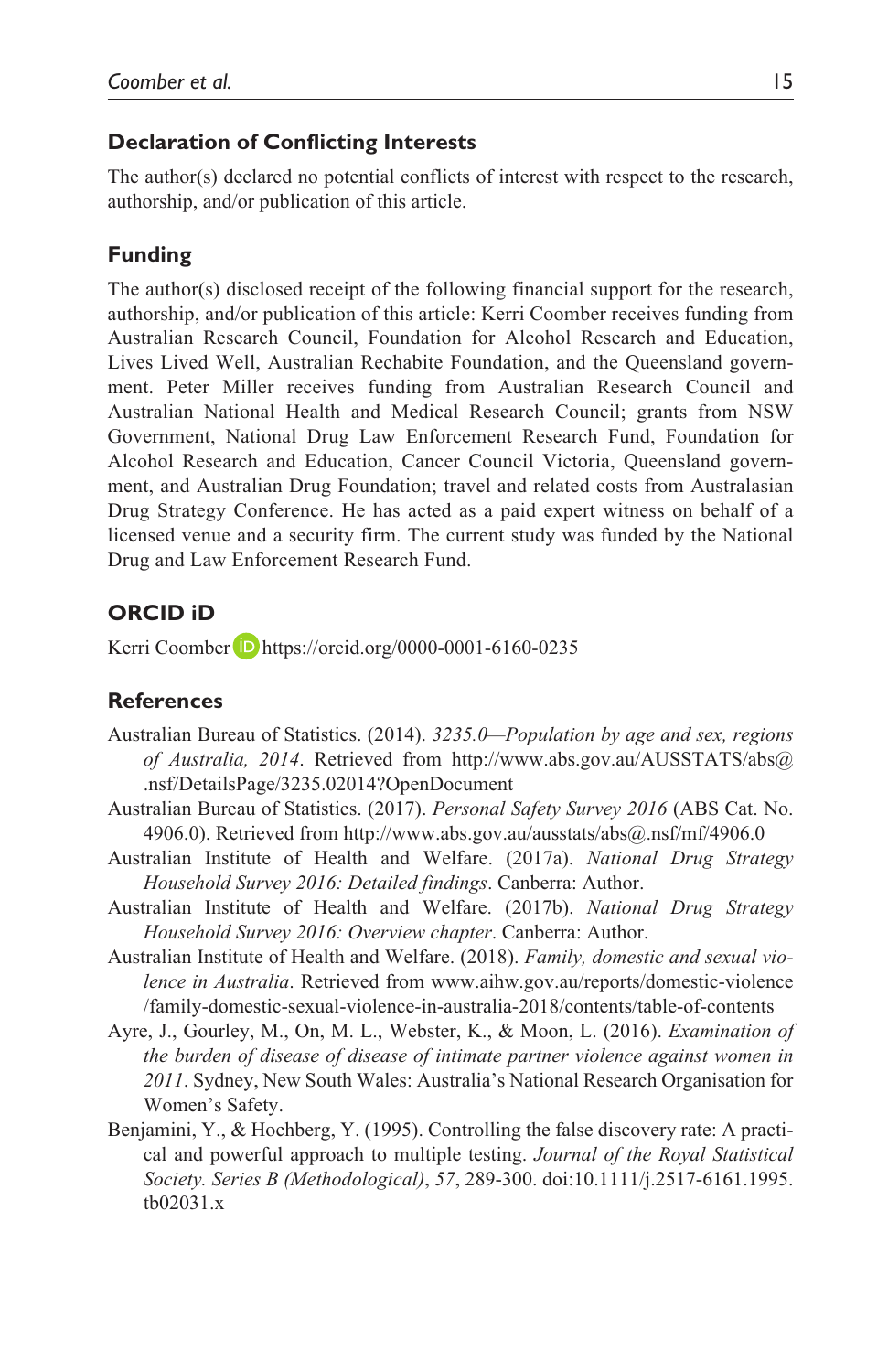- Bensimon, M., & Ronel, N. (2012). The flywheel effect of intimate partner violence: A victim–perpetrator interactive spin. *Aggression and Violent Behavior*, *17*, 423- 429. doi:10.1016/j.avb.2012.05.004
- Boles, S. M., & Miotto, K. (2003). Substance abuse and violence: A review of the literature. *Aggression and Violent Behavior*, *8*, 155-174. doi:10.1016/S1359- 1789(01)00057-X
- Bonomi, A. E., Thompson, R. S., Anderson, M., Reid, R. J., Carrell, D., Dimer, J. A., & Rivara, F. P. (2006). Intimate partner violence and women's physical, mental, and social functioning. *American Journal of Preventive Medicine*, *30*, 458-466. doi:10.1016/j.amepre.2006.01.015
- Cafferky, B. M., Mendez, M., Anderson, J. R., & Stith, S. M. (2018). Substance use and intimate partner violence: A meta-analytic review. *Psychology of Violence*, *8*, 110-131. doi:10.1037/vio0000074
- Campbell, J. C. (2002). Health consequences of intimate partner violence. *The Lancet*, *359*, 1331-1336. doi:10.1016/S0140-6736(02)08336-8
- Chan, A., & Payne, J. (2013). *Homicide in Australia: 2008-09 to 2009-10 national homicide monitoring program annual report*. Canberra: Australian Institute of Criminology. Retrieved from<www.aic.gov.au/publications/mr/mr21>
- Choenni, V., Hammink, A., & van de Mheen, D. (2017). Association between substance use and the perpetration of family violence in industrialized countries: A systematic review. *Trauma, Violence, & Abuse*, *18*, 37-50. doi:10.1177/1524838015589253
- Cohen, P., Chen, H., Crawford, T. N., Brook, J. S., & Gordon, K. (2007). Personality disorders in early adolescence and the development of later substance use disorders in the general population. *Drug and Alcohol Dependence*, *88*, S71-S84. doi:10.1016/j.drugalcdep.2006.12.012
- Crane, C. A., & Easton, C. J. (2017). Integrated treatment options for male perpetrators of intimate partner violence. *Drug and Alcohol Review*, *36*, 24-33. doi:10.1111/ dar.12496
- Cunradi, C. B., Caetano, R., & Schafer, J. (2002). Alcohol-related problems, drug use, and male intimate partner violence severity among US couples. *Alcoholism: Clinical and Experimental Research*, *26*, 493-500. doi:10.1111/j.1530-0277.2002. tb02566.x
- Dearden, J., & Payne, J. (2009). Alcohol and homicide in Australia. *Trends & Issues in Crime and Criminal Justice*, 1. Retrieved from [https://aic.gov.au/publications/](https://aic.gov.au/publications/tandi/tandi372) [tandi/tandi372](https://aic.gov.au/publications/tandi/tandi372)
- De Wit, H. (2009). Impulsivity as a determinant and consequence of drug use: A review of underlying processes. *Addiction Biology*, *14*, 22-31. doi:10.1111/ j.1369-1600.2008.00129.x
- El-Bassel, N., Gilbert, L., Wu, E., Go, H., & Hill, J. (2005). Relationship between drug abuse and intimate partner violence: A longitudinal study among women receiving methadone. *American Journal of Public Health*, *95*, 465-470. doi:10.2105/ AJPH.2003.023200
- Ellsberg, M., Jansen, H. A., Heise, L., Watts, C. H., & Garcia-Moreno, C. (2008). Intimate partner violence and women's physical and mental health in the WHO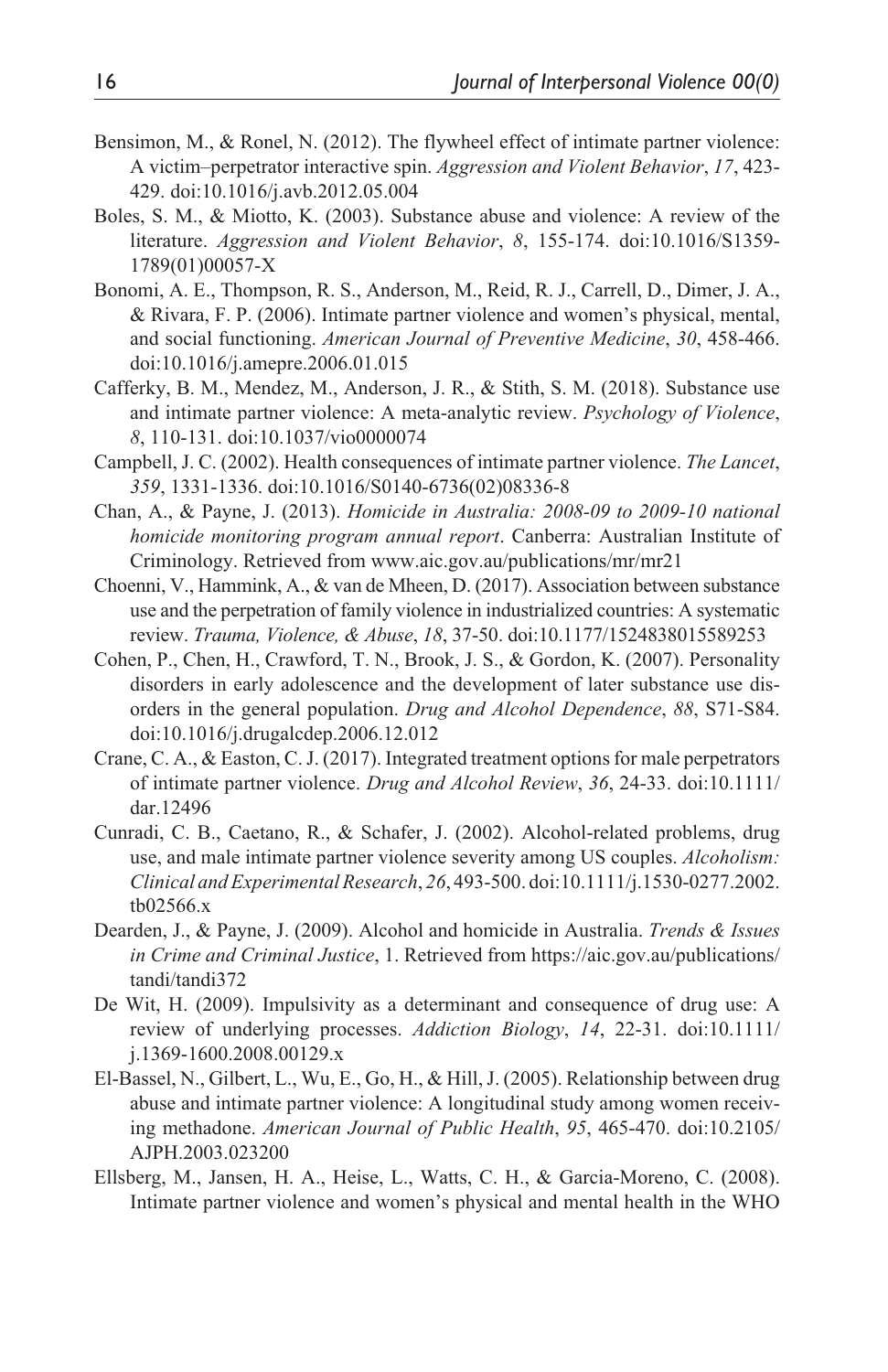multi-country study on women's health and domestic violence: An observational study. *The Lancet*, *371*, 1165-1172. doi:10.1016/S0140-6736(08)60522-X

- Evans, S. E., Davies, C., & DiLillo, D. (2008). Exposure to domestic violence: A metaanalysis of child and adolescent outcomes. *Aggression and Violent Behavior*, *13*, 131-140. doi:10.1016/j.avb.2008.02.005
- Fischbach, R. L., & Herbert, B. (1997). Domestic violence and mental health: Correlates and conundrums within and across cultures. *Social Science & Medicine*, *45*, 1161- 1176. doi:10.1016/S0277-9536(97)00022-1
- Gilchrist, G., Blazquez, A., Segura, L., Geldschläger, H., Valls, E., Colom, J., & Torrens, M. (2015). Factors associated with physical or sexual intimate partner violence perpetration by men attending substance misuse treatment in Catalunya: A mixed methods study. *Criminal Behaviour and Mental Health*, *25*, 239-257. doi:10.1002/cbm.1958
- Gilchrist, G., Dennis, F., Radcliffe, P., Henderson, J., Howard, L. M., & Gadd, D. (2019). The interplay between substance use and intimate partner violence perpetration: A meta-ethnography. *International Journal of Drug Policy*, *65*, 8-23. doi:10.1016/j.drugpo.2018.12.009
- Gilchrist, G., & Hegarty, K. (2017). Tailored integrated interventions for intimate partner violence and substance use are urgently needed. *Drug and Alcohol Review*, *36*, 3-6. doi:10.1111/dar.12526
- Gilchrist, G., Radcliffe, P., Noto, A. R., & d'Oliveira, A. F. P. L. (2017). The prevalence and factors associated with ever perpetrating intimate partner violence by men receiving substance use treatment in Brazil and England: A cross-cultural comparison. *Drug and Alcohol Review*, *36*, 34-51.
- Gossop, M., Darke, S., Griffiths, P., Hando, J., Powis, B., Hall, W., & Strang, J. (1995). The severity of dependence scale (SDS): Psychometric properties of the SDS in English and Australian samples of heroin, cocaine and amphetamine users. *Addiction*, *90*, 607-614. doi:10.1046/j.1360-0443.1995.9056072.x
- Graham, K., Wilson, I., & Taft, A. (2017). The broader context of preventing alcohol-related intimate partner violence. *Drug and Alcohol Review*, *36*, 10-12. doi:0.1111/dar.12422
- Grande, E. D., Hickling, J., Taylor, A., & Woollacott, T. (2003). Domestic violence in South Australia: A population survey of males and females. *Australian and New Zealand Journal of Public Health*, *27*, 543-550. doi:10.1111/j.1467-842X.2003. tb00831.x
- Gray, D., & Wilkes, E. (2010). *Reducing alcohol and other drug related harm* (Resource Sheet No. 3). Retrieved from [https://espace.curtin.edu.au/bitstream](https://espace.curtin.edu.au/bitstream/handle/20.500.11937/15822/159786_26511_GrayWilkesReducing%20alcohol%20and%20other%20drug%20related%20harmCTGCH.pdf?sequence=2) [/handle/20.500.11937/15822/159786\\_26511\\_GrayWilkesReducing%20alcohol](https://espace.curtin.edu.au/bitstream/handle/20.500.11937/15822/159786_26511_GrayWilkesReducing%20alcohol%20and%20other%20drug%20related%20harmCTGCH.pdf?sequence=2) [%20and%20other%20drug%20related%20harmCTGCH.pdf?sequence=2](https://espace.curtin.edu.au/bitstream/handle/20.500.11937/15822/159786_26511_GrayWilkesReducing%20alcohol%20and%20other%20drug%20related%20harmCTGCH.pdf?sequence=2)
- Hawken, A., & Kleiman, M. (2009). *Managing drug involved probationers with swift and certain sanctions: Evaluating Hawaii's HOPE: Executive summary*. Washington, DC: National Criminal Justice Reference Services.
- Hays, R. D., Liu, H., & Kapteyn, A. (2015). Use of internet panels to conduct surveys. *Behavior Research Methods*, *47*, 685-690.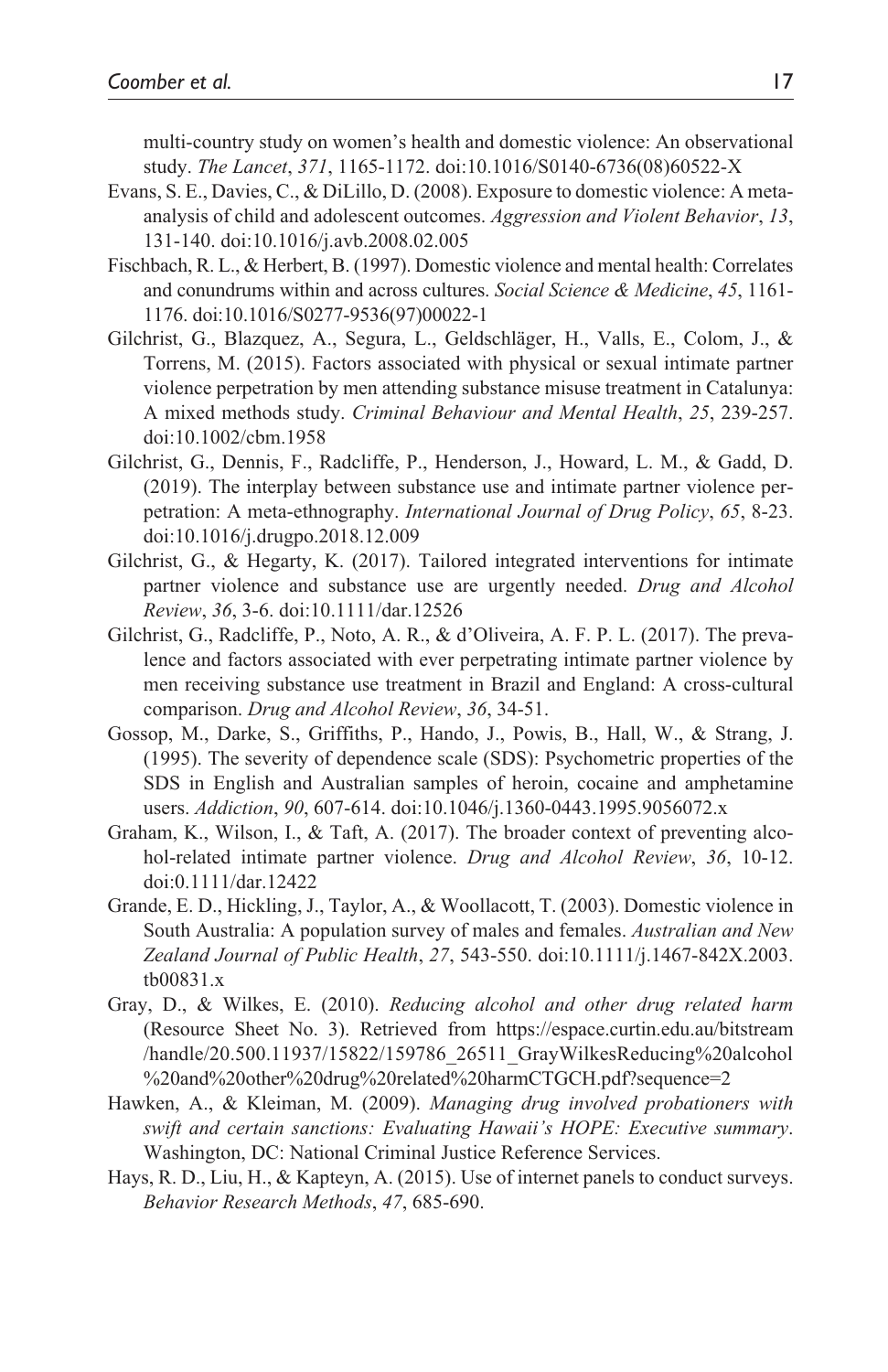- IBM Corporation. (2017). IBM SPSS Statistics for Windows (Version 25.0). Armonk, NY: Author.
- Jaspard, M., Brown, E., Condon, S., Fougeyrollas-Schwebel, D., Houel, A., Lhomond, B., & Schiltz, M. (2003). *Les violences envers les femmes. Une enquête nationale*. Paris, France: La documentation française.
- Kilmer, B., Nicosia, N., Heaton, P., & Midgette, G. (2013). Efficacy of frequent monitoring with swift, certain, and modest sanctions for violations: Insights from South Dakota's 24/7 Sobriety Project. *American Journal of Public Health*, *103*, e37-e43. doi:10.2105/AJPH.2012.300989
- Kilpatrick, D. G., Acierno, R., Resnick, H. S., Saunders, B. E., & Best, C. L. (1997). A 2-year longitudinal analysis of the relationships between violent assault and substance use in women. *Journal of Consulting and Clinical Psychology*, *65*, 834-847.
- Kreek, M. J., Nielsen, D. A., Butelman, E. R., & LaForge, K. S. (2005). Genetic influences on impulsivity, risk taking, stress responsivity and vulnerability to drug abuse and addiction. *Nature Neuroscience*, *8*, 1450-1457. doi:10.1038/nn1583
- Kyriacou, D. N., Anglin, D., Taliaferro, E., Stone, S., Tubb, T., Linden, J. A., & Kraus, J. F. (1999). Risk factors for injury to women from domestic violence. *New England Journal of Medicine*, *341*, 1892-1898. doi:10.1056/NEJM199912163412505
- Laslett, A. M., Mugavin, J., Jiang, H., Manton, E., Callinan, S., MacLean, S., & Room, R. (2015). *The hidden harm: Alcohol's impact on children and families*. Canberra, Australian Capital Territory, Australia: Foundation for Alcohol Research and Education. Retrieved from [www.fare.org.au/the-hidden-harm](www.fare.org.au/the-hidden-harm-alcohols-impact-on-children-and-families) [-alcohols-impact-on-children-and-families](www.fare.org.au/the-hidden-harm-alcohols-impact-on-children-and-families)
- Laslett, A. M., Room, R., Ferris, J., Wilkinson, C., Livingston, M., & Mugavin, J. (2011). Surveying the range and magnitude of alcohol's harm to others in Australia. *Addiction*, *106*, 1603-1611. doi:10.1111/j.1360-0443.2011.03445.x
- Leonard, K. E. (2005). Alcohol and intimate partner violence: When can we say that heavy drinking is a contributing cause of violence? *Addiction*, *100*, 422-425. doi:10.1111/j.1360-0443.2005.00994.x
- Loxley, W., & Adams, K. (2009). *Women, drug use and crime: Findings from the drug use monitoring in Australia program*. Canberra: Australian Institute of Criminology.
- Martin, G., Copeland, J., Gates, P., & Gilmour, S. (2006). The severity of dependence scale (SDS) in an adolescent population of cannabis users: Reliability, validity and diagnostic cut-off. *Drug and Alcohol Dependence*, 83, 90-93. doi:10.1016/j. drugalcdep.2005.10.014
- Menéndez, P., Tusell, F., & Weatherburn, D. (2015). The effects of liquor licensing restriction on alcohol-related violence in NSW, 2008–13. *Addiction*, *110*, 1574- 1582. doi:10.1111/add.12951
- Miller, P., Bruno, R., Morgan, A., Mayshak, R., Cox, E., Coomber, K., & Voce, I. (2016). *Drug and alcohol intoxication and subsequent harm in night-time entertainment districts (DASHED)*. Canberra, Australian Capital Territory, Australia: National Drug Law Enforcement Research Fund.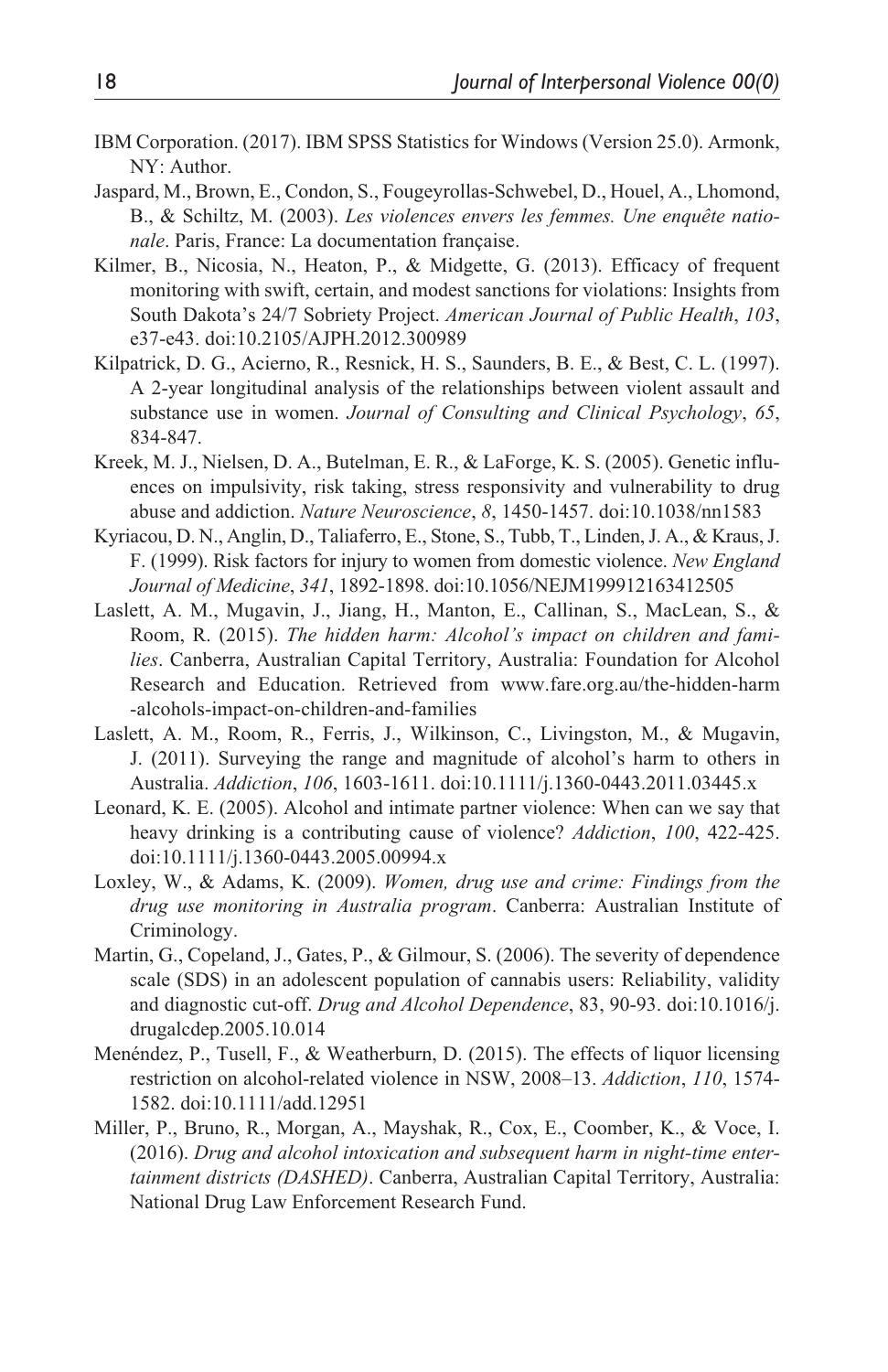- Mitchell, L. (2011). *Domestic violence in Australia: An overview of the issues*. Canberra: Parliament of Australia. Retrieved from [www.aph.gov.au/About](www.aph.gov.au/About_Parliament/Parliamentary_Departments/Parliamentary_Library/pubs/BN/2011-2012/DVAustralia) [\\_Parliament/Parliamentary\\_Departments/Parliamentary\\_Library/pubs/BN/2011](www.aph.gov.au/About_Parliament/Parliamentary_Departments/Parliamentary_Library/pubs/BN/2011-2012/DVAustralia) [-2012/DVAustralia](www.aph.gov.au/About_Parliament/Parliamentary_Departments/Parliamentary_Library/pubs/BN/2011-2012/DVAustralia)
- Mouzos, J., & Makkai, T. (2004). *Women's experiences of male violence: Findings from the Australian component of the international violence against women survey (IVAWS)*. Canberra: Australian Institute of Criminology. Retrieved from <www.aic.gov.au/publications/rpp/rpp56>
- Pedersen, W. (1991). Mental health, sensation seeking and drug use patterns: A longitudinal study. *British Journal of Addiction*, *86*, 195-204. doi:10.1111/j .1360-0443.1991.tb01769.x
- Phillips, J., & Vandenbroek, P. (2014). *Domestic, family and sexual violence in Australia: An overview of the issues*. Retrieved from [www.aph.gov.au/About](www.aph.gov.au/About_Parliament/Parliamentary_Departments/Parliamentary_Library/pubs/rp/rp1415/ViolenceAust) Parliament/Parliamentary\_Departments/Parliamentary\_Library/pubs/rp/rp1415 [/ViolenceAust](www.aph.gov.au/About_Parliament/Parliamentary_Departments/Parliamentary_Library/pubs/rp/rp1415/ViolenceAust)
- Radcliffe, P., & Gilchrist, G. (2016). "You can never work with addictions in isolation": Addressing intimate partner violence perpetration by men in substance misuse treatment. *International Journal of Drug Policy*, *36*, 130-140. doi:10.1016/j. drugpo.2016.03.010
- Romito, P., Turan, J. M., & De Marchi, M. (2005). The impact of current and past interpersonal violence on women's mental health. *Social Science & Medicine*, *60*, 1717-1727. doi:10.1016/j.socscimed.2004.08.026
- Shepherd, J., Ali, M., Hughes, A., & Levers, B. (1993). Trends in urban violence: A comparison of accident department and police records. *Journal of the Royal Society of Medicine*, *86*, 87-88.
- Shepherd, J., Shapland, M., & Scully, C. (1989). Recording by the police of violent offences; an accident and emergency department perspective. *Medicine, Science and the Law*, *29*, 251-257. doi:10.1177/002580248902900311
- Shepherd, J., Sivarajasingam, V., & Rivara, F. P. (2000). Using injury data for violence prevention: Government proposal is an important step towards safer communities. *BMJ: British Medical Journal*, *321*, 1481-1482. doi:10.1136/bmj .321.7275.1481
- Smith, P. H., Homish, G. G., Leonard, K. E., & Cornelius, J. R. (2012). Intimate partner violence and specific substance use disorders: Findings from the national epidemiologic survey on alcohol and related conditions. *Psychology of Addictive Behaviors*, *26*, 236-245. doi:10.1037/a0024855
- Stark, E., & Flitcraft, A. (1996). *Women at risk*. Thousand Oaks, CA: SAGE.
- Stuart, G. L., & Holtzworth-Munroe, A. (2005). Testing a theoretical model of the relationship between impulsivity, mediating variables, and husband violence. *Journal of Family Violence*, *20*, 291-303. doi:10.1007/s10896-005-6605-6
- Stuart, G. L., Moore, T. M., Elkins, S. R., O'Farrell, T. J., Temple, J. R., Ramsey, S. E., & Shorey, R. C. (2013). The temporal association between substance use and intimate partner violence among women arrested for domestic violence. *Journal of Consulting and Clinical Psychology*, *81*, 681-690.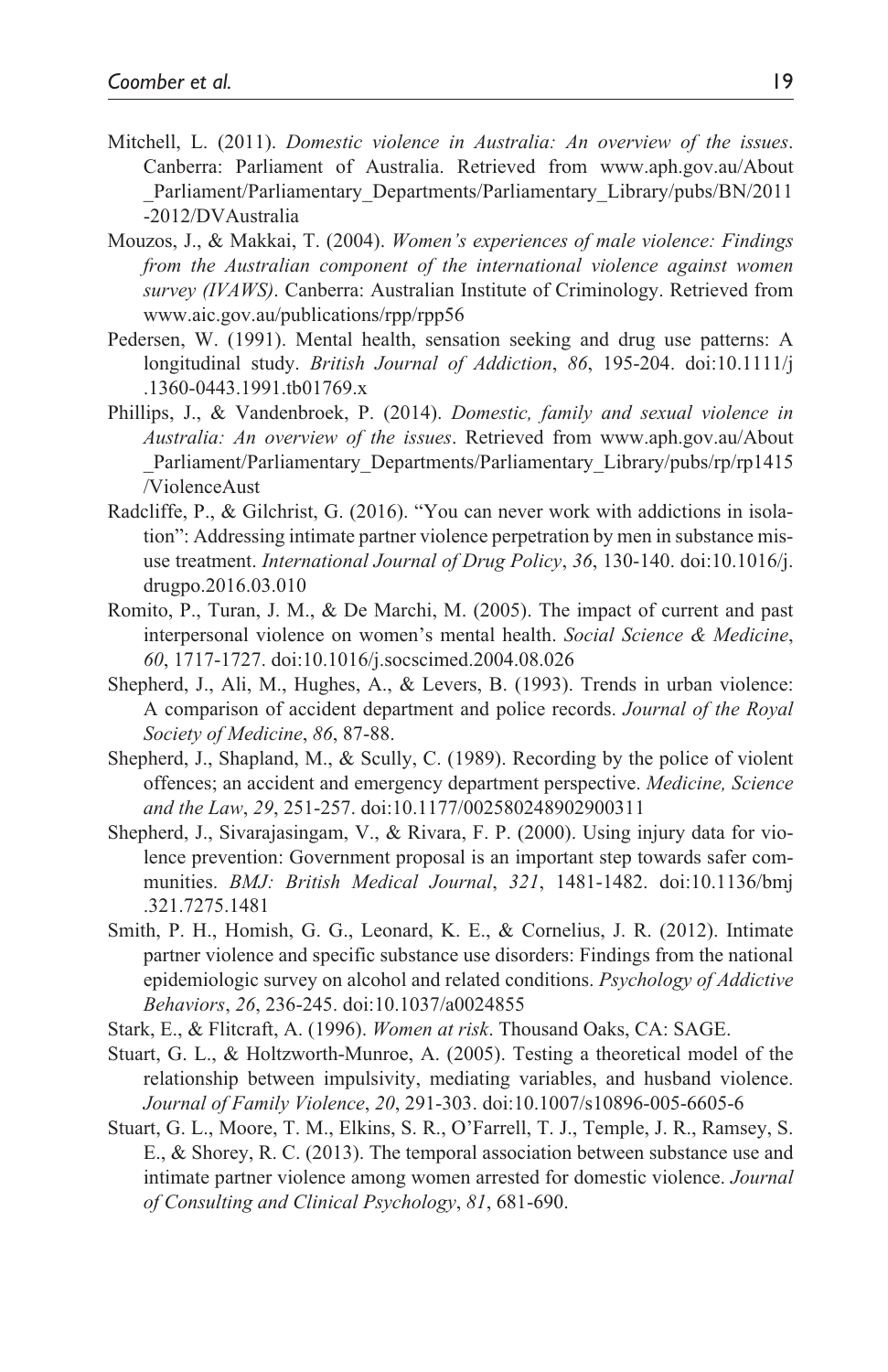- Stuart, G. L., Temple, J. R., Follansbee, K. W., Bucossi, M. M., Hellmuth, J. C., & Moore, T. M. (2008). The role of drug use in a conceptual model of intimate partner violence in men and women arrested for domestic violence. *Psychology of Addictive Behaviors*, *22*, 12-24. doi:10.1037/0893-164X.22.1.12
- Testa, M., Livingston, J. A., & Leonard, K. E. (2003). Women's substance use and experiences of intimate partner violence: A longitudinal investigation among a community sample. *Addictive Behaviors*, *28*, 1649-1664.
- Wall, L., & Quadara, A. (2014). *Under the influence? Considering the role of alcohol and sexual assault in social contexts*. Retrieved from [www.aifs.gov.au/publications](www.aifs.gov.au/publications/under-influence) [/under-influence](www.aifs.gov.au/publications/under-influence)
- Weaver, T. L., Gilbert, L., El-Bassel, N., Resnick Heidi, S., & Noursi, S. (2015). Identifying and intervening with substance-using women exposed to intimate partner violence: Phenomenology, comorbidities, and integrated approaches within primary care and other agency settings. *Journal of Women's Health*, *24*, 51-56. doi:10.1089/jwh.2014.4866
- Wiggers, J., Jauncey, M., Considine, R., Daly, J., Kingsland, M., Purss, K., & Waites, R. J. (2004). Strategies and outcomes in translating alcohol harm reduction research into practice: the Alcohol Linking Program. *Drug and Alcohol Review*, *23*, 355-364.
- World Health Organization. (2013). *Global and regional estimates of violence against women: Prevalence and health effects of intimate partner violence and non-partner sexual violence*. Retrieved from [www.who.int/reproductivehealth](www.who.int/reproductivehealth/publications/violence/9789241564625/en/) [/publications/violence/9789241564625/en/](www.who.int/reproductivehealth/publications/violence/9789241564625/en/)

#### **Author Biographies**

**Kerri Coomber**, PhD, is a research fellow in the School of Psychology at Deakin University. Her research focuses on the epidemiology of alcohol and drug-related harms and violence. Her work builds theoretically informed models that drive policy and legislative change.

**Richelle Mayshak**, PhD, is a lecturer at Deakin University and an active researcher within the Violence Prevention Group and CEDAAR in the School of Psychology. She has a keen interest in the management of large data sets, and her research interests include alcohol-related violence, links between social media use and violence, and sexual violence and alcohol and drug use.

**Paul Liknaitzky**, PhD, is a research fellow in the School of Psychology at Deakin University. His research focuses on smartphone interventions for behavior change, evaluation design for alcohol and other drug programs, depressive cognition, and the psychotherapeutic mechanisms of certain altered states of consciousness.

**Ashlee Curtis**, PhD, holds a jointly funded research fellow position with Deakin University and Odyssey House Victoria. Her research focuses on the complex relationship between substance use and offending behavior, particularly, in regard to responsivity to interventions.